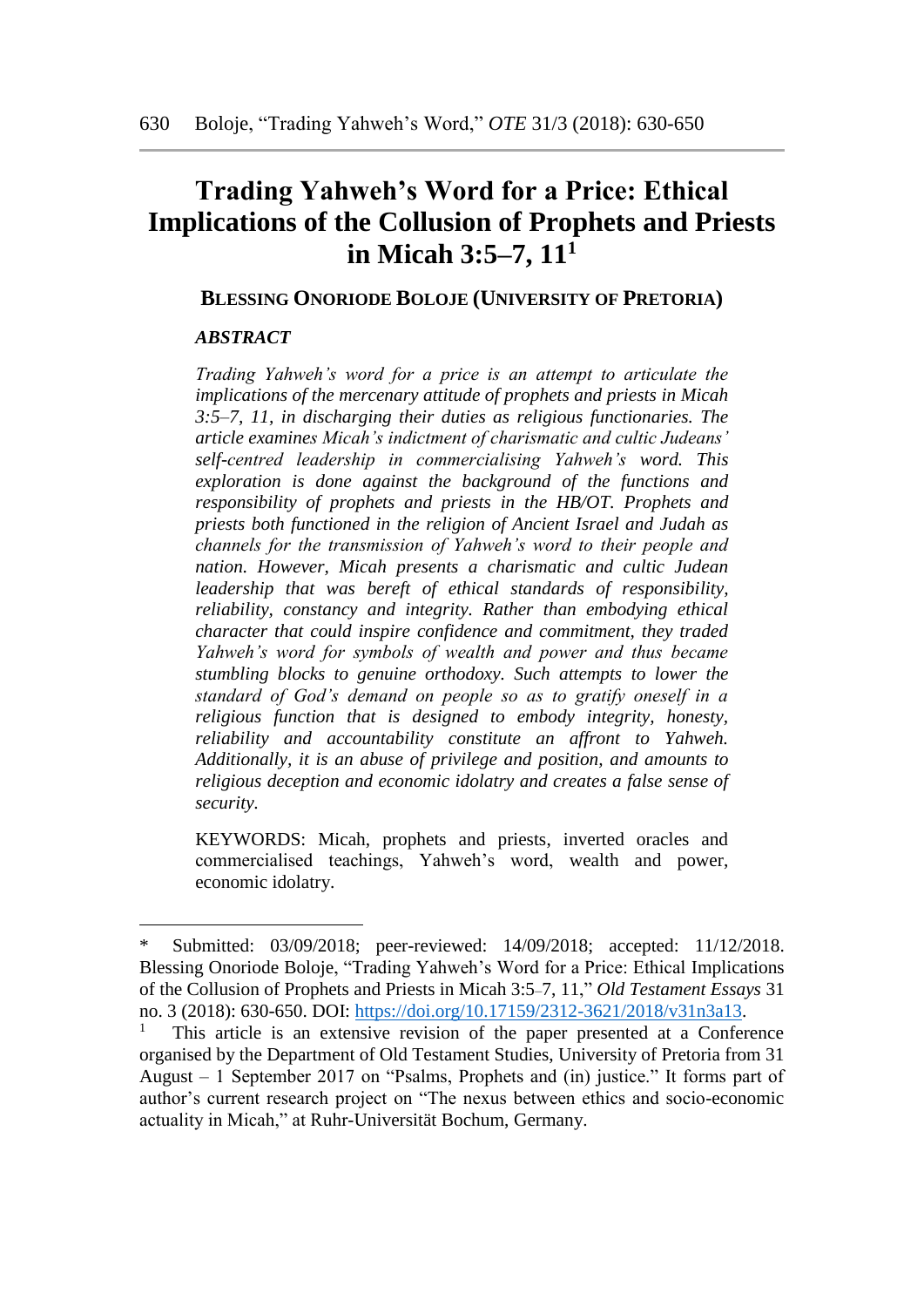### **A. INTRODUCTION**

 $\overline{a}$ 

Trading Yahweh's word for a price is an attempt to articulate the implications of the mercenary attitude of prophets and priests in Micah 3:5–7, 11 in discharging their duties as religious functionaries. There is no hesitation, whatsoever, that Micah's observation and indictments make sense today. Obviously, one lives in a world of material and economic consciousness where life is almost measured in terms of economics with unprecedented material prosperity contrasting with obvious abject material poverty, exploitation, corruption, and economic unrest. As it had been in Micah's time, religious leaders in faith communities today have resorted to the use of business strategies that are appealing to their advance of their ministerial functions.<sup>2</sup> These religious merchants whose priority though not limited to financial gains – but may include increase in social status, recognition, reputation or other advantages – adopt distortions, deceptions and all manner of exaggerations to promote religious loyalty and increase popular appeal in their religious messages and doctrines.<sup>3</sup>

Micah indicts the religious functionaries (prophets and priests) for deceptively leading the people and perverting Yahweh's word for them. His indictment of deceptive leadership is amply strengthened with supportive evidence of selfishness driving their prophecies, divinations and teachings. They commercialised their ministries and placed materialistic and economic consciousness far above Yahweh's interests and the concerns of the people they were commissioned to serve. According to Micah, they announced and taught favourable and complimentary messages only and continuously to those who satisfied their greed with sufficient remuneration. Such attempts to lower the standard of God's demand on people so as to gratify themselves in a religious function designed to embody integrity, honesty, reliability and accountability constitute an abuse of privilege and position, religious deception, economic idolatry and affront to Yahweh.

In this article, in order to determine the implications of Micah's indictment of the charismatic and cultic Judeans' self-centred and self-serving

<sup>&</sup>lt;sup>2</sup> The description of faith communities in this article bears the stamp of my personal religious experience of Churches' life and Christian ministries in Africa especially in Nigeria where I have served as pastor and religious educator for over two decades. This relative description may also find similar expression in other nationalities across the globe.

<sup>3</sup> Kenneth Baker, The NIV Study Bible (Grand Rapids: Zondervan Publishing House, 1995), 1899; Adrian Rogers, "False Prophets: Their Method, Manner and Motives," [available@http://www.oneplace.com/ministries/love-worthf](mailto:available@http://www.oneplace.com/ministries/love-worth)inding/read/ articles/false-prophets-theirmethod-manner-and-motive-14018.html (accessed 5th July 2018); Lon Hetrick, "Selling the Gospel: The Christian Hype that Stifles Christian Hope," available at http://felixcheakam.com/77-selling-Jesus-at-a-discount.html (accessed 5th July 2018).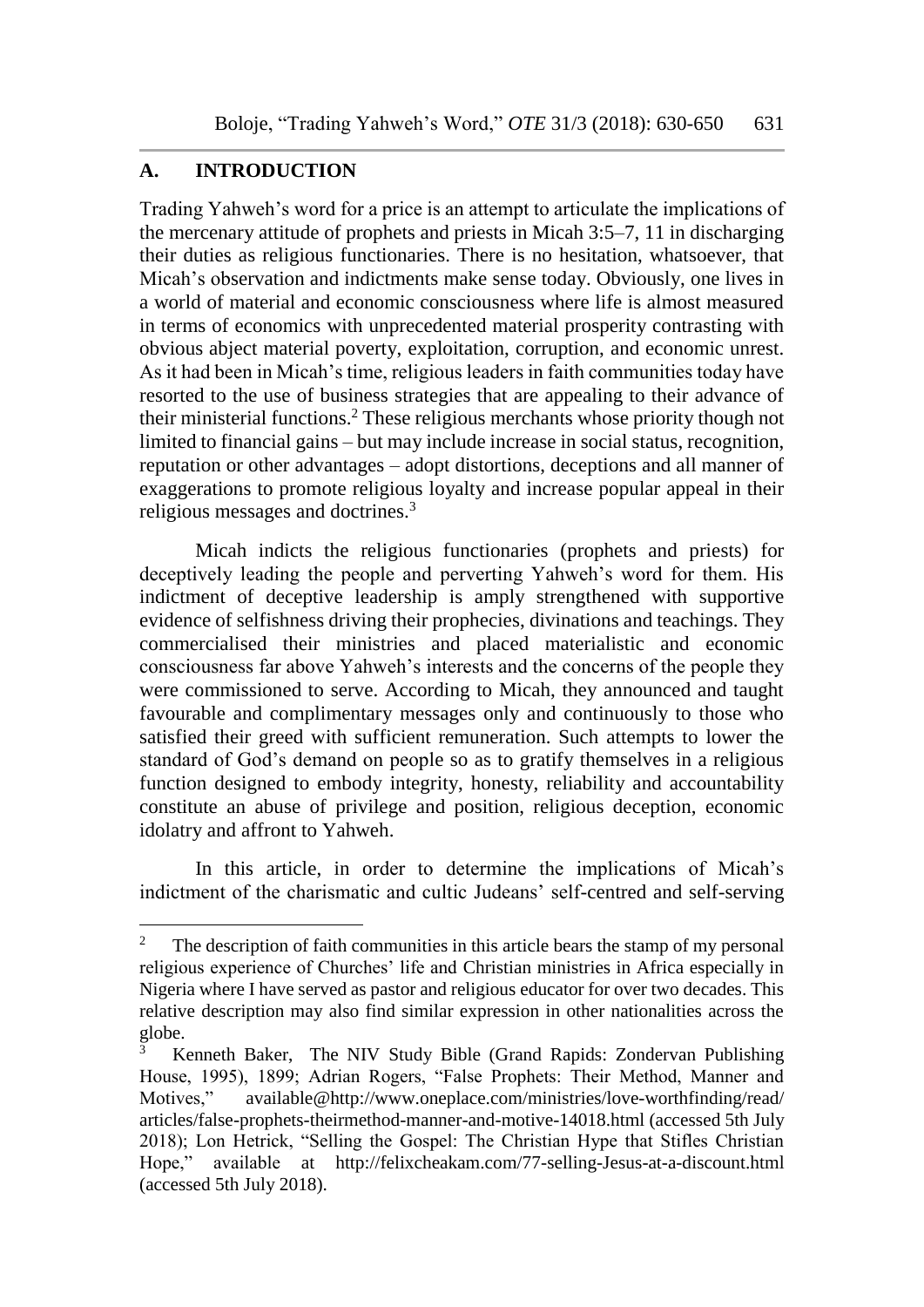leadership a background of the functions and responsibility of prophets and priests in the HB/OT is presented. Prophets and priests both functioned in the religion of Ancient Israel and Judah as channels for the transmission of Yahweh's word to their people and nation. This functional background of prophets and priests is followed by an overview of the historical, socioeconomic, religious and cultural tensions in the book of Micah. Micah's indictments of Judean prophets and priests and the resulting implications of their unethical collusion constitute the final sections of the article.

## **B. FUNCTIONS OF PROPHETS AND PRIESTS IN THE HEBREW BIBLE/OLD TESTAMENT**

One of the ways through which Ancient Israel and Judah uncovered and understood their relationship with Yahweh is through the intermediary of the religious functions of prophets and priests. The attempt in this section is thus to present a brief overview of the religious functions of prophets and priests in the HB/OT and thus of Ancient Israel and Judah. On the one hand, the Hebrew Bible/Old Testament (HB/OT) has an abundance of material for prophets and prophecy.<sup>4</sup> The lexical groups of  $\kappa$ וביא) (prophet, I Sam. 22:25; 2 Sam. 24:11), הֹוֶה *and* הֶאֺר) seer, 2 Sam. 24:11; I Chr. 29:29; and I Sam. 9:9, 19; I Chr. 29:29) used interchangeably and in connection with each other functioned in different contexts. Thus, the primary and basic Hebrew word for prophet in the HB/OT which reinforces the appropriate means of understanding and articulating the will of the divine, namely the ecstatic prophet is יאִבָנ) *nābî*').<sup>5</sup> This is perhaps connected with the verb "to call," and points to someone called by God or who called others on God's behalf. Essentially, a divine call authenticated a prophet's ministry and instilled authority and credibility to his words or messages.<sup>6</sup> By divine revelation, a prophet could have insight into deep spiritual issues that others could not ordinarily see and understand.<sup>7</sup>

<sup>4</sup> Lester L. Grabbe, *Priests, Prophets, Diviners, Sages: A Socio-Historical Study of Religious Specialists in Ancient Israel* (Valley Forge: Trinity Press International, 1995),  $82.$ 

<sup>5</sup> Diana V. Edelman, "From Prophets to Prophetic Books: The Fixing of the Divine Word," in *The Production of Prophecy: Constructing Prophecy and Prophets in Yehud* (eds., Diana V. Edelman and Ehud Ben Zvi; London, Oakville: Equinox Publishing Ltd., 2009), 29–54 (30).

<sup>&</sup>lt;sup>6</sup> For a description of the call of prophet, see Isaiah 6:8–9; Jeremiah 1:4–10; Amos 7:14–15; Jonah 1:1–2. Isaiah for example willingly accepted God's call and Jeremiah disputed with God. While Amos was enthusiastic, he was astonished by the call. In Jonah's case, he heard the call and attempted to run away.

<sup>7</sup> Paul L. Redditt, *Introduction to the Prophets* (Grand Rapids, Michigan: William B. Eerdmans Publishing Company, 2008), 5; H. Shalom-Guy, "The Call Narratives of Gideon and Moses: Literary Convention or More?" *JHS* 11/11 (2011): 2–19 (10).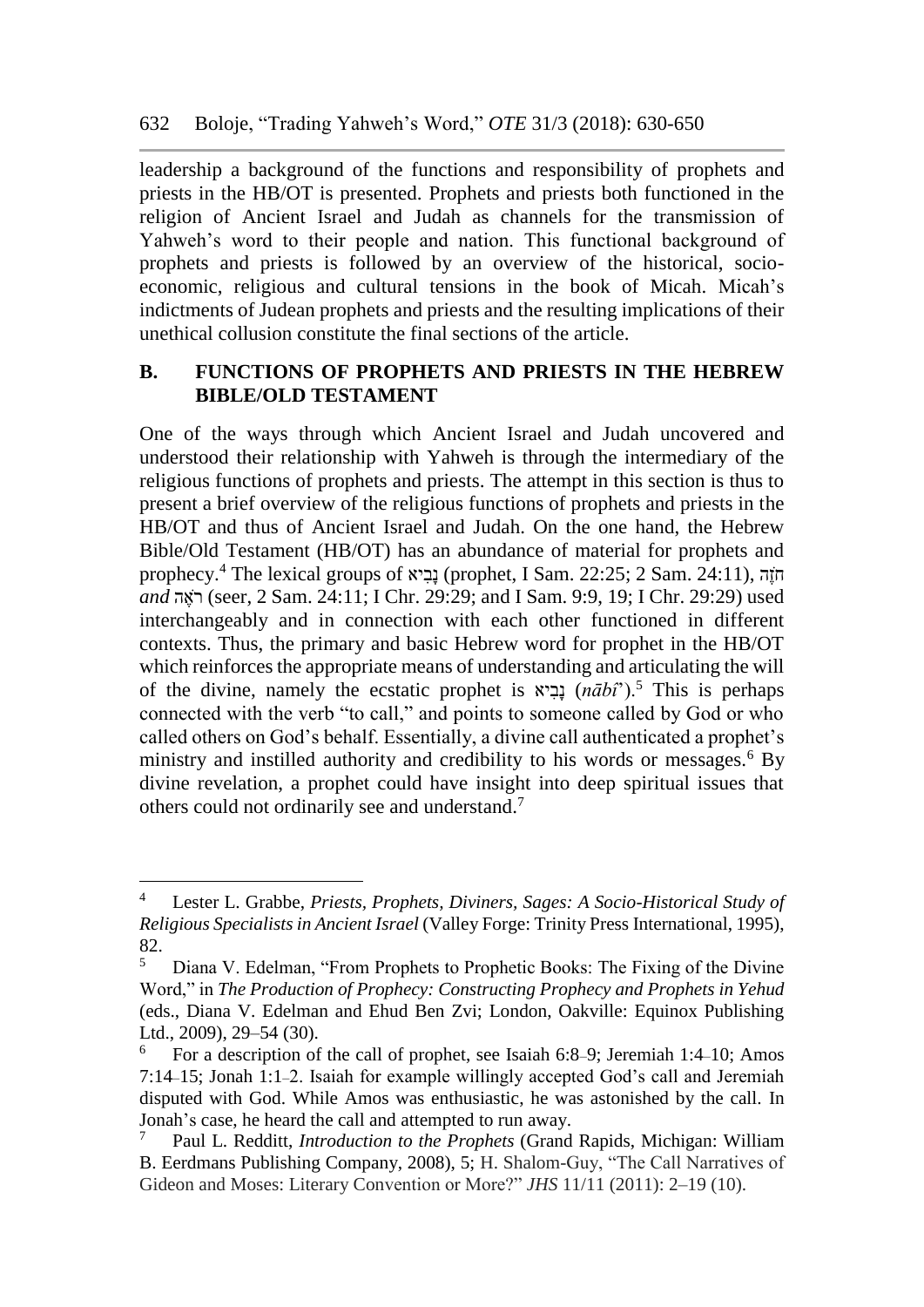Prophets and their assumed declarations were very vital to the traditions of the HB/OT and the religion of Ancient Israel and Judah. Within this traditional framework, one grapples with a stream of ambivalent viewpoints which are both positive and negative. Some of these prophets are viewed as genuine prophets while others are considered as false.<sup>8</sup> Prophets who are regarded as true messengers of God, on the one hand, are those who fruitlessly alerted and warned the people of the consequences of their behaviours. On the other hand, those who deceptively swindled the people are regarded as fraudsters and false.<sup>9</sup> These traditions are not necessarily actual historical portrayals of the true character of prophecy but rather they are a mirror of prophecy constructed by later awareness.<sup>10</sup>

The basic and normative role of prophet in the HB/OT and thus Ancient Israel and Judah was that of an intermediary; transmitting Yahweh's word to the people.<sup>11</sup> They undoubtedly and absolutely based their messages upon direct encounter and personal relationship with God and at God's own initiation. The authority of their message יהוה רָבָד) the word of Yahweh) came to them practically as an unbiased, real and definite entity through Yahweh's Spirit (2 Sam. 23:1–3; Ezek. 11:5; Mic. 3:8),<sup>12</sup> dreams and visions (Num. 12:6; Hos. 12:10). Consequently, prophets were key personae empowered by God as channels for the transmission of his will to the human society of their time. Their actions and declarations gave their community momentary foretastes of the consequences of the attitude of their leaders.<sup>13</sup> Beyond their involvement in

<sup>8</sup> Alphonso Groenewald, "Prophetic Witness in the Hebrew Bible: From Prophetic Word to Prophetic Books," in *Prophetic Witness: An Appropriate Contemporary Mode of Public Discourse?* (eds., Heinrich Bedford and Etienne de Villiers; Munster: LIT Verlag, 2011), 29–46 (31); Matthijs J. De Jong, "The Fallacy of 'True and False' in Prophecy Illustrated by Jer. 28:8–9," *JHS* 12/10 (2012): 1–31. For textual reference regarding the distinction between true and false prophets see the following passages: Ezek. 13:1–12; 22:28. Jer. 29:8–9; Deut. 18:9–14; Mic. 3:5, 11; Isa. 28:7; Zeph. 3:4; Jer. 23:16.

Matthijs J. De Jong, "Why Jeremiah is not among the Prophets: An Analysis of the Terms נביא and נבאים in the Book of Jeremiah," *JSOT* 35/4(2011): 483–510 (495–496). <sup>10</sup> Matthijs J. De Jong, *Isaiah among the Ancient Near Eastern Prophets: A Comparative Study of the Earliest Stages of the Isaiah Tradition and the Neo-Assyrian Prophets* (*VT* Sup 117; Leiden: Brill, 2007), 323.

<sup>&</sup>lt;sup>11</sup> Pancratius  $\overline{C}$ . Beentjes, "Constructs of Prophets and Prophecy in the Book of Chronicles," in *Constructs of Prophecy in the Former and Latter Prophets and Other Texts* 4 (eds., Lester L. Grabbe & Martti Nissinen; Atlanta: Society of Biblical Literature, 2011), 21–40 (37).

<sup>12</sup> Johannes Lindblom, *Prophecy in Ancient Israel* (Oxford: Blackwell, 1962), 174– 179; Daniel I. Block, "Empowered by the Spirit of God: The Holy Spirit in the Historiographic Writings of the Old Testament," *SBJT* 1/ 1 (1997): 41–52 (43).

<sup>13</sup> Victor H. Matthews, *Social World of the Hebrew Prophets* (Peabody; Massachusetts: Hendrickson Publishers, Inc., 2001), 21–26.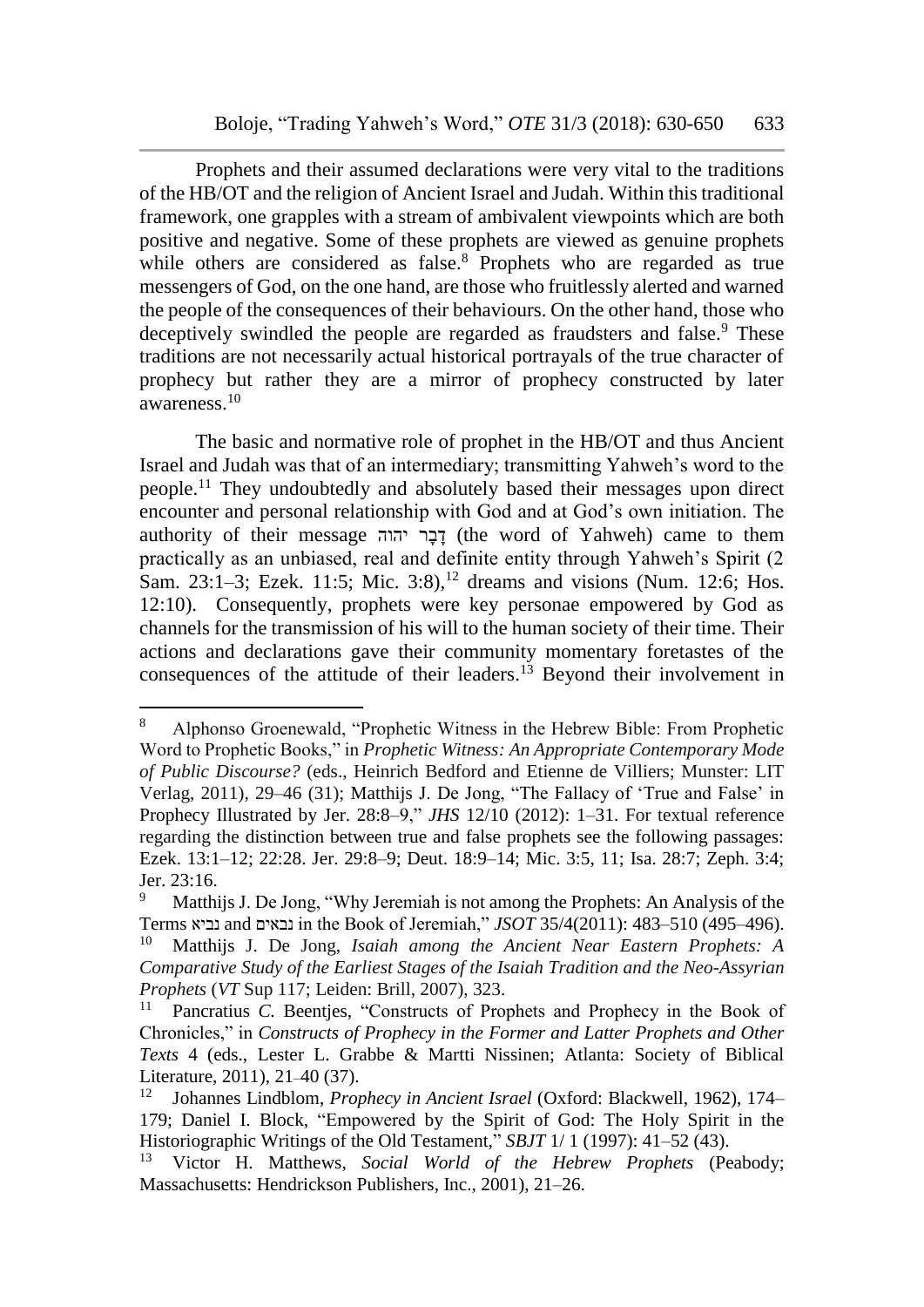national affairs, $14$  prophets counselled and advised kings to walk in the ways of God and most times confronted and challenged them. They were actively involved in significant national moments, like those of political-military catastrophes occasioned by the menace of enemies, internal power conflicts and wars.<sup>15</sup>

A shift of emphasis is, however, visible among the eighth-century prophets.<sup>16</sup> While they still had oracles from God to announce to kings and other leaders of their nations, their prophetic messages were directed more pointedly towards the people and society generally. This may be as a result of deteriorating existential challenges confronting the nations. The failure of kings and leaders of the nations to maintain righteousness and justice necessitated prophetic oracles of impending judgment. In this regard, they were basically preachers who announced Yahweh's word with different dramatic and rhetorical means to invite the attention of their listeners and drive home their message.<sup>17</sup> These prophets,

<sup>14</sup> Moses who described as the prophet *par excellence*, or "the prophet of prophets," was national leader. Karel Van der Toorn, *Scribal Culture and the Making of the Hebrew Bible* (London: Harvard University Press, 2007), 34. This description of Moses as a prophet *per excellence* is based on Deuteronomy 18:15; 34:10, although his burning bush experience (Ex. 3) also suggests a prophetic function. Herbert B. Huffmon, "A Company of Prophets: Mari, Assyria, Israel," in *Prophecy in its Ancient Near Eastern context: Mesopotamian, Biblical, and Arabian Perspectives* (ed., M. Nissinen, *SBLSS* Vol. 13; Atlanta, Society of Biblical Literature, 2000), 47–70 (63); Reinhard Achenbach, "A Prophet like Moses" (Deut 18:15) – "No Prophet like Moses" (Deut 34:10): Some Observations on the Relation between the Pentateuch and the Later Prophets," in *The Pentateuch: International Perspectives on Current Research* (eds., T.B. Dozeman, K. Schmid and B.J. Schwartz;, Tubingen: Mohr Seibeck, 2011), 435– 458 (441).

<sup>15</sup> Before embarking on a military operation, a king consulted with his prophets (I Kgs. 22:6–7; 2 Kgs. 3:11). Elisha is said to have given military intelligence delivered to him by God to the king of Israel during his war with Syria (2 Kgs. 6:8–12). De Jong, *Isaiah among the Ancient Near Eastern Prophets*, 342.

The eighth-century prophets are otherwise known as "classical" prophets. Although there appear to be a slight shift in emphasis, it is, however, difficult to create a clear and significant distinction between them and earlier prophets. See comments by Horst D. Preuss, *Old Testament Theology* (Louisville: Westminster John Knox, 1996), 2: 70–73; Rolf Rendtorff, *The Canonical Hebrew Bible: A Theology of the Old Testament* (Trans., David E. Orton; Tools for Biblical Study, 7; Leiden: Deo Publishing, 2005), 157–162.

<sup>&</sup>lt;sup>17</sup> The prophets sometimes presented their messages using allegorical forms or parables or "prophetic symbolism." For example, Isaiah went "naked and barefoot" (Isa 20:2–3) to dramatize the fate of the Egyptians and Cushites at the hands of the Assyrians. For other illustrations see Jer. 13:1–11; Ezek. 4:1–6; Robin L. Routledge, *Old Testament Theology: A Thematic Approach* (Apollos: Inter-Varsity Press, 2008), 212–213.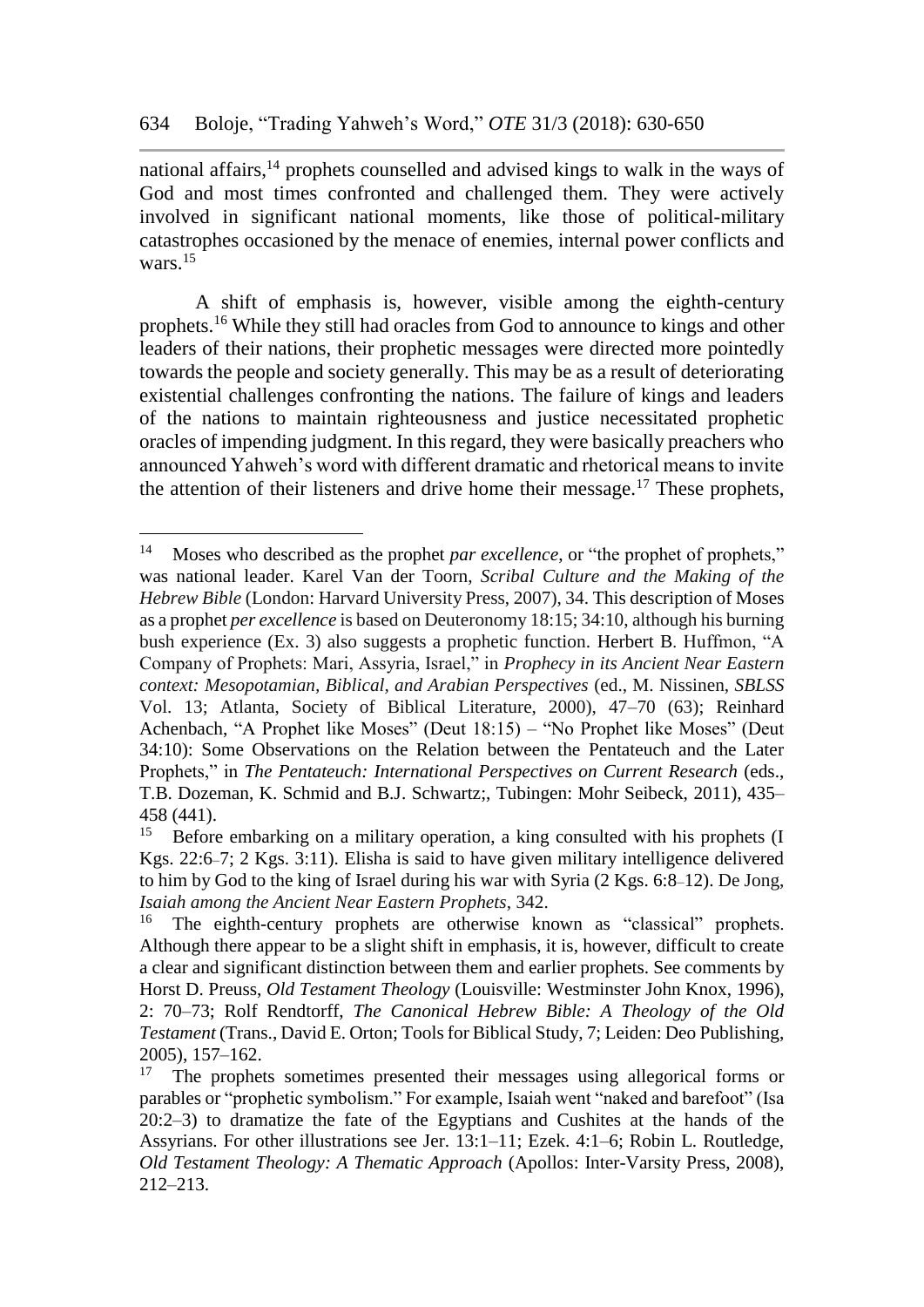when reproaching the political establishment and religious institutions and their leaders, they simultaneously indict other prophets and priests. This goes to show that prophets may also have had a formal position like the national leaders.<sup>18</sup> Consequently, this formal position may have compelled them to compromise with their employers thus lowering the standard of the divine demands.<sup>19</sup>

Within the HB/OT on the other hand is the convergence of a broad spectrum of different priestly groups - Levitical, Zadokite and Aaronic priestly traditions.<sup>20</sup> A pan-Levitic or Deuteronomist priestly ideology holds that all Levites are priests who are commissioned with the offerings and sacrificial aspects of the cult. The biblical sources for the Levitical priestly traditions are those of Deuteronomy (18:1–8), viz. Jeremiah (33:21), and Malachi (1:6–2:10).<sup>21</sup> Zadokite exclusivism is noticed in Ezekiel's extreme anti-Levitic polemic and narrowest definition of legitimate priesthood in the HB/OT (Ezek 40:46; 44:15– 31; 43:19; 48:11).<sup>22</sup> Aaronic priestly ideologies are developed in priestly sources (Ex 28:40–43; 29:1–9; Num 18:1–4), in Ezra-Nehemiah and Chronicles (Ezra 10:39; Neh 12:44–47; 2 Chr 26:18; 29:21; 31:19; 35:14). Typically, both the Jewish and Christian traditions associate Israel's priestly groups with the temple in Jerusalem. In this tradition, the descendants of Moses' brother, Aaron are regarded as exclusive and distinctive extraction dedicated to the worship of Israel's God namely, Yahweh, and commissioned with the teaching of the knowledge and will of Yahweh. In his examination of priesthood in Ancient Israel Mark Leuchter notes that,

> The social, textual, mythic and political concerns of Israel's priestly groups are evident throughout the biblical record, and reveal the depth of influence the priesthood exerted not only on the formation of the Bible but on the growth of Israelite religion into early Judaism . . .

<sup>18</sup> (See for example Isa. 28:7; Jer. 2:26; Ezek. 7:26; Mic. 3:11; Neh. 9:32; Zech. 7:1– 3). The expression 'prophet of Israel' (Ezek. 13:2), suggests an official position. Beside Amos 7:14, where there is the reference יאִבָן־נֵב) son of the prophets or member of a prophetic guild), such references are lacking in the classical period. This may account for the fact that all such prophetic groups had become 'official.'<br><sup>19</sup> De Jong "The Fallacy of 'True and False' in Prophecy Illus

<sup>19</sup> De Jong, "The Fallacy of 'True and False' in Prophecy Illustrated by Jer. 28:8–9,"  $rac{4}{20}$ 

<sup>20</sup> For details of explanation regarding these priestly circles see Dongshin Don Chang, *Phinehas, the Sons of Zadok, and Melchizedek: Priestly Covenant in Late Second Temple Texts* (LSTS 90; New York: Bloomsbury T &T Clark, 2016), 55–65.<br><sup>21</sup> Saul M. Olyan. "Ben Sira's Relationship to the Priesthood." *HTR* 80.(10)

<sup>21</sup> Saul M. Olyan, "Ben Sira's Relationship to the Priesthood," *HTR* 80 (1987):261–  $\frac{286}{22}$  Zadok

<sup>22</sup> Zadokite priestly ideologies are also reflected in Chronicles with Hasmoneans development (I Chr 24; 29). The non-inclusion of Abiather, one of the pillars of David's priestly establishment in this record is perhaps due to Abiather's assistance of Adonijah rather than Solomon (I Kgs 1:7; 2:26–27). Alison Schofield and James C. Vanderkam, "Were the Hasmoneans Zadokites?" *JBL* 124 (2005):73–87 (86).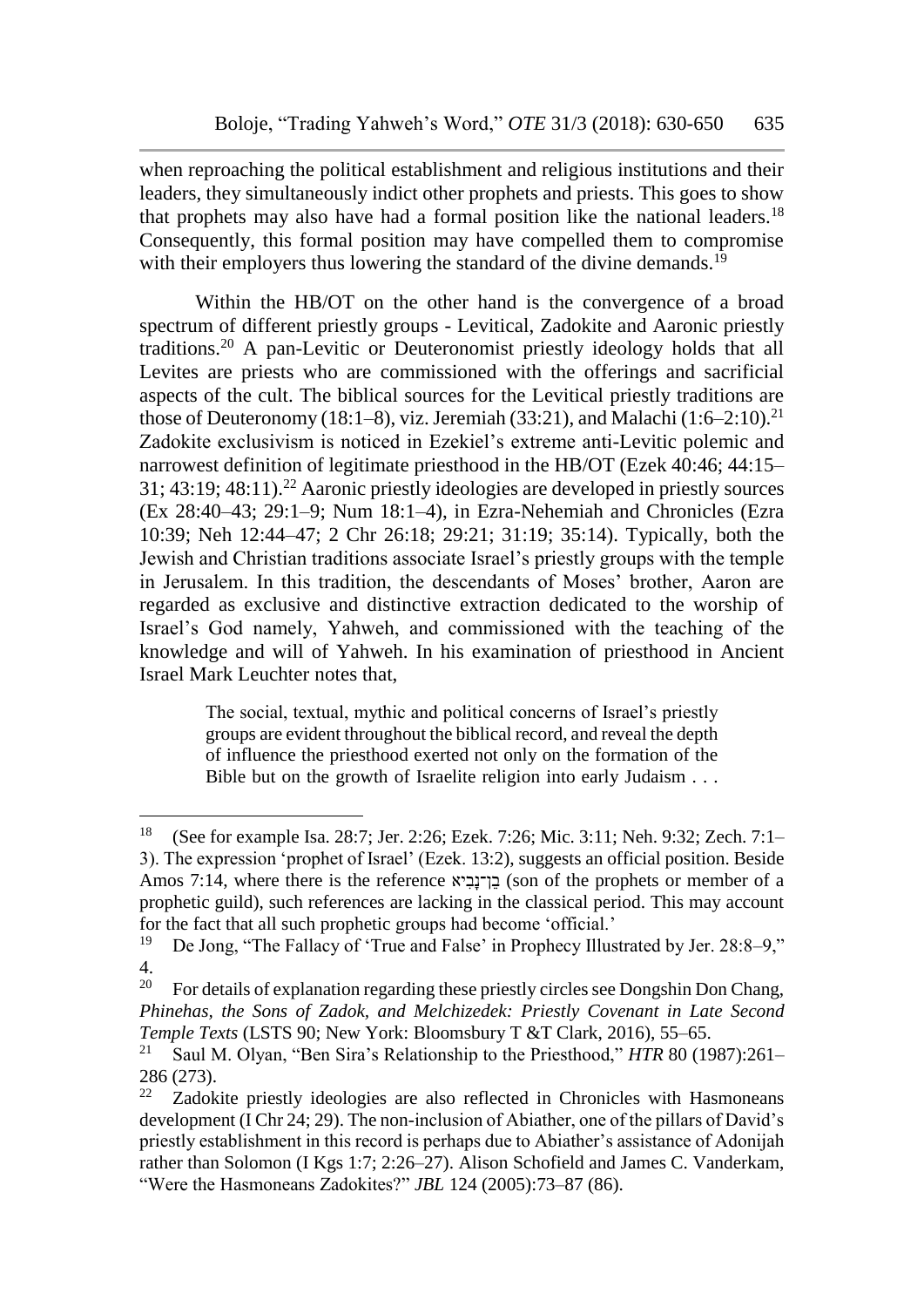priests functioned as mediators between the realm of the divine and the realm of common activity and experience. $23$ 

In the light of communal responsibility and religious interest, the priests' sphere of influence is thus represented and embodied by the temple and everything that is associated with it.<sup>24</sup> Priests were mediators between Yahweh and the larger human population, providing opportunities for individuals, families, groups and communities to make offerings, offer prayer requests and carryout religious responsibilities as occasions demand. Consequently, Leuchter explains the religious function of priests thus:

> Priests officiated at various rituals, oversaw sacrifices, and regulated communal festivals, ensuring that society engaged in its due diligence to YHWH in exchange for that deity's protection, support and blessings. Priests were thus the representatives of the people to YHWH, but priests also stood as representatives of YHWH to the people in this context, identifying and clarifying the purpose of a given ritual, reifying tradition by the recitation of laws or the record of legal precedent, and preserving the catalog of hymns and prayers that the deity would expect or even demand be recited at specific occasions.<sup>25</sup>

This important function of safeguarding cultic and ritual aspects of the temple makes prophetic indictment of unethical standards of behaviour very pointed in its denunciations with rhetorical features that compel their audience and readers to reflect on the significance of ethical standards of cultic behaviour. Besides their religious function of supervising and guarding the cultic life of the people, priests were also entrusted with judicial responsibility. Priests arbitrated between families and social groups. Their judicial functions which are preserved in Deuteronomy 17:8–13 included issues such as land differences and disputes, marital faithfulness and responsibilities, inheritance and civil relations. By this function, they maintained the sacredness of daily human life within society as much as they regulated and guarded the cultic life of the people.<sup>26</sup>

One other integral aspect of priestly functions is the educational responsibility. Priestly instructional or pedagogical duty is hinted at in quite a number of biblical materials. Priestly commission to educate the people is found in the priestly material of Leviticus 10:10–11. Here the priests are charged with the responsibility of establishing a distinction between the holy and the profane, and between the unclean and the clean and to teach (וֹלְהוֹרוֹת) all the children of

<sup>23</sup> Mark A. Leuchter, "The Priesthood in Ancient Israel," *BTB* 40/2 (2010):100–110 (100). DOI: 10.1177/0146107910364344.<br><sup>24</sup> Bohdan Hrobon, *Ethical Dimension* of

<sup>24</sup> Bohdan Hrobon, *Ethical Dimension of the Cult in the Book of Isaiah* (BZAW 418; Berlin/New York: De Gruyter, 2010), 10.

<sup>&</sup>lt;sup>25</sup> Leuchter, "The Priesthood in Ancient Israel, 101.<br><sup>26</sup> Leuchter, "The Priesthood in Ancient Israel, 101.

Leuchter, "The Priesthood in Ancient Israel, 101.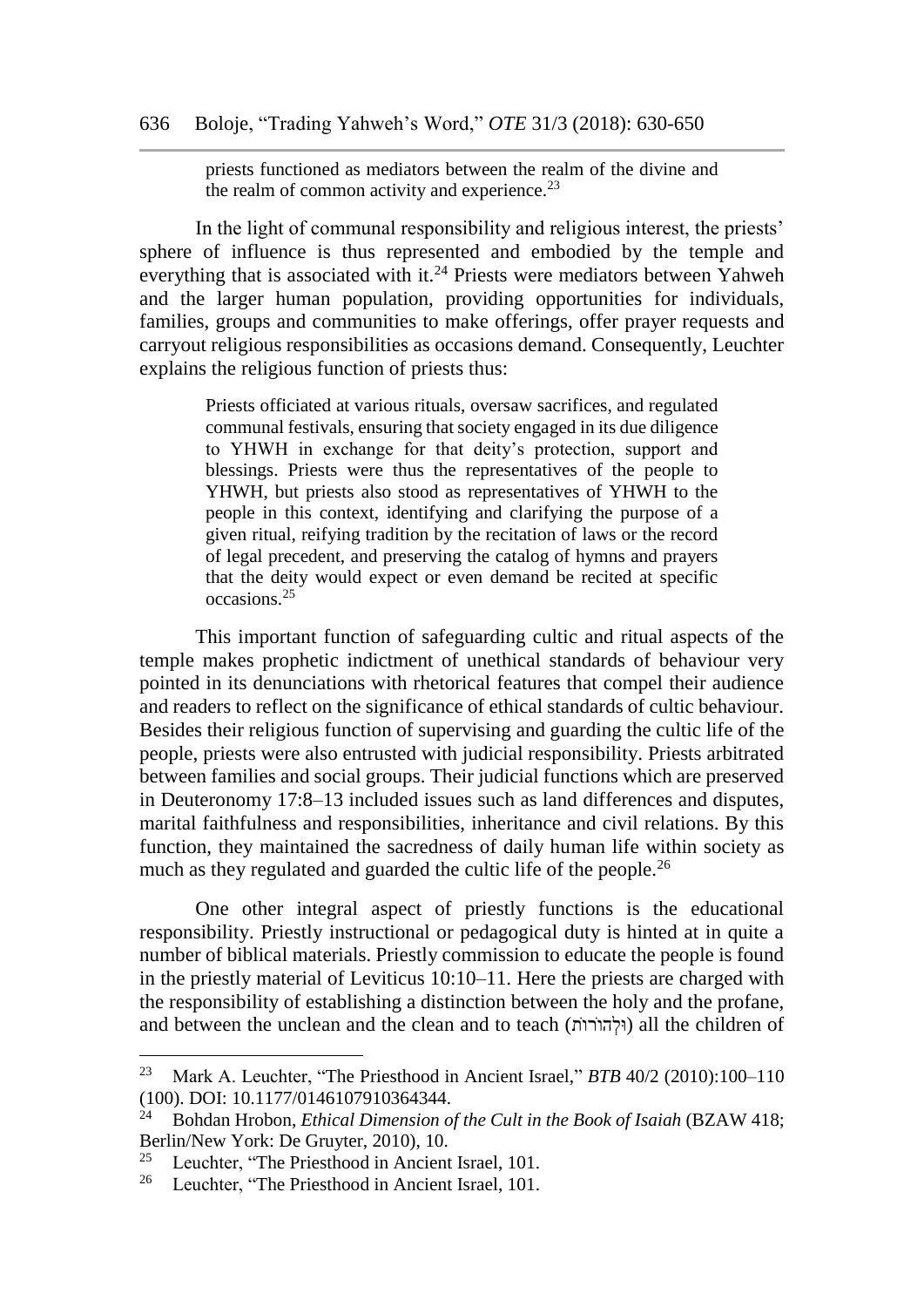Israel the statutes which Yahweh has spoken to them through his servant, Moses. Within the background of Moses' blessing in Deuteronomy, the family of Levi is singled out for praise on account of its faithfulness in discharging their instructional responsibility (Deut 33:10). Both prophetic literature (Isa 7:26; Ezek. 44:23; Jer. 18:18) and historical writings of Ezra-Nehemiah (Ezra 7:10; Neh 8:1–8, 11) and Chronicles (2 Chr 17:7–9) attest to the teaching aspect of the priestly function.<sup>27</sup>

While prophets and priests functioned in different spheres of the communal and religious life of Ancient Israel and Judah, it appears that individual prophets assumed prophetic status in the Jerusalem temple cult together with the priests. This relationship is seen in individual and cooperate religious service of lamentation (see, for example, Obadiah, Habakkuk and Zechariah). The resentful declaration of Jeremiah's opponents (Jer 18:18) indicates that a close relationship existed among the three religious authorities; priests, sages and prophets. The same relationship is emphasised in Ezekiel 7:26: "... they will seek a vision (הזווֹ) from a prophet, but the law (הוֹרָה) will be lost from the priest and counsel (הָצֵע (from the elders." Both prophets and priests obviously spoke with authority and evidence of unethical practices is observed in their common element of prophecy and teaching; namely, the giving of ה (Isa 1:10; 8:16, 20; 30:9; Zech 7:2–14). They announced a number of their communal oracles in the temple's court, whether or not they were officially involved in the cult (Amos 7:13; Jer 7:2; 26:2; 36:5–6; Hos 4:4–5; Hag 1:3–12).

Nevertheless, and in general, one sees that the classical or cult-critical prophets appear to be fundamentally opposed to the official temple prophets and priests (Isa. 28:7ff; Hos. 4:4–10; Mic. 3:5–8, 11; Jer. 23:11; 26:7f; Ezek. 7:26; 22:25f) and the priests were discontented with the interference of prophets like Amos (7:10–17) and Jeremiah (20:1–2; 26:8; 29:24–28). Amos pungently rejects every attempt to associate him with official temple prophets and priests' groups (7:14). He rather emphasises his independent status over against official temple structures. Notwithstanding, in all their interactions, the manner in which the knowledge of Yahweh's word is held by them remains unique. They claim both divine authority and priority and are viewed together in an imaginative tension. The HB/OT and the religion of Ancient Israel and Judah revolve around the two poles; the prophetic and the priestly.

## **C. CONTEXT OF MICAH'S STUNNING INDICTMENT**

l

Micah's indictment of the charismatic and cultic Judean's self-centred and selfserving leadership is clearly rooted within a nexus of religious and cultural tensions as well as political and socio-economic relatedness. Micah's superscription (1:1; with supportive reference in Jer 26:18), like the rest of

<sup>&</sup>lt;sup>27</sup> L Lena-Sofia Tiemeyer, Priestly Rites and Prophetic Rage: Post-exilic Prophetic Critique of the Priesthood (FAT 2, 19; Tubingen: Mohr Siebeck, 2006), 113–115.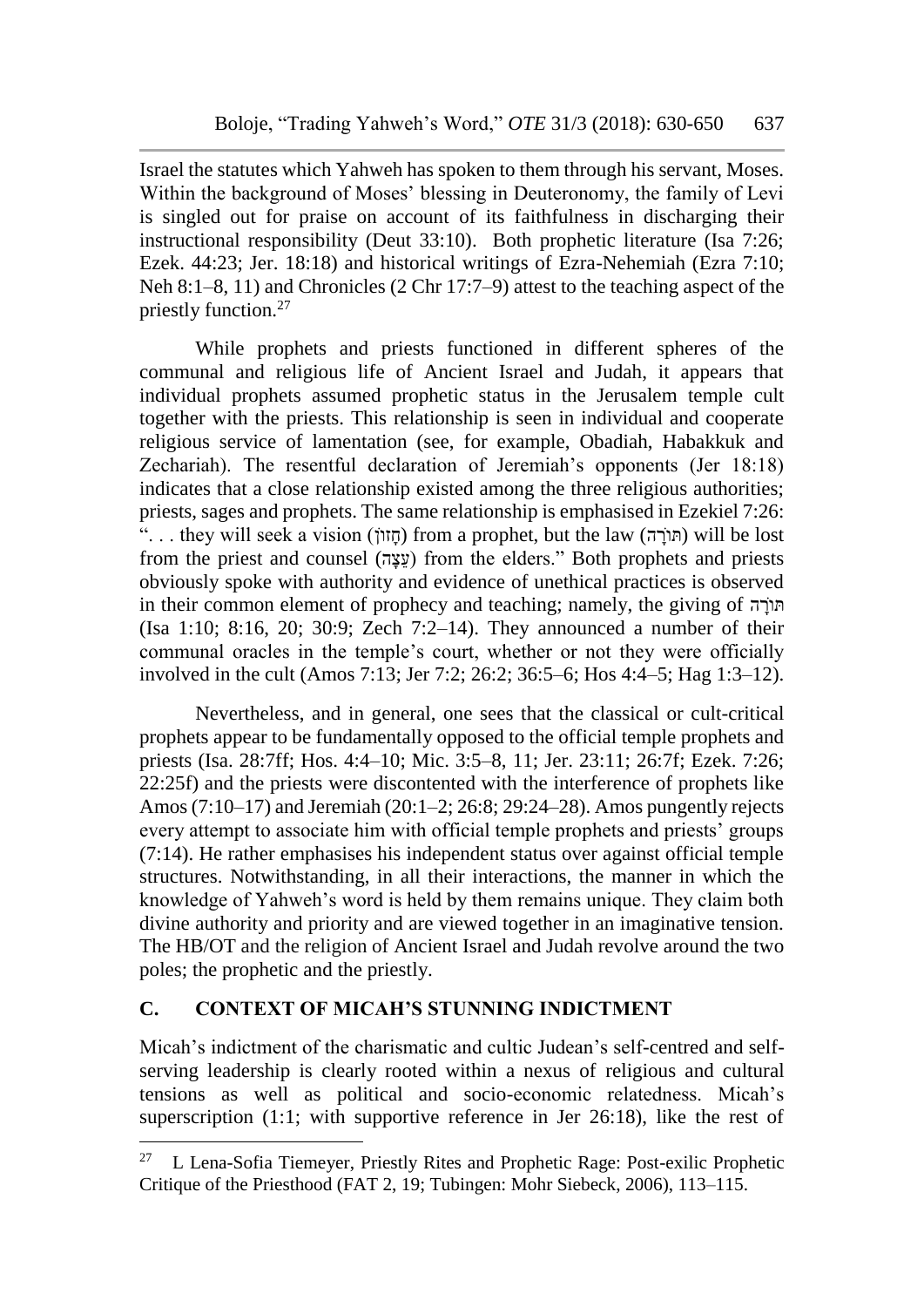similar prophetic books (Amos, Hosea, and Isaiah), locates the prophecy to the period of Neo-Assyria political and ideological dominance of the ANE,<sup>28</sup> and control of the fragmented and disjointed kingdoms of Israel and Judah.<sup>29</sup> The book's prologue introduces the traditional character Micah the Morasthite (1:1, 14; cf. Jer  $26:18$ <sup>30</sup> whose prophetic ministry spans the period of three Judean kings: Jotham (743–735B.C.E.), Ahaz (735–715B.C.E.) and Hezekiah (715–  $687B.C.E.).$ <sup>31</sup> The major political events that shaped the backdrop to Micah's ministry are found in the records of 2 Kings 15–19. These texts relate various Assyrian swipes on the region including the capture of Samaria in 722/721 BCE and the siege of Jerusalem in 701 B.C.E.<sup>32</sup>

He is identified as a younger contemporary of Isaiah (Isa  $1:1$ ),  $33$  both of whom prophesied in Jerusalem and Judah, the home of royal and Zionist theology.<sup>34</sup> While Isaiah resided in Jerusalem, the capital city, Micah seems to be languishing in the countryside of Moresheth, a dependency of Moresheth-Gath. $35$  This environmental setting is reflected in the writings of the two prophets. On the one hand, Isaiah writes as one who is familiar with society and patterns of capitals and with a passionate interest in political developments of the time. Micah on the other hand, speaks as the "man of the people" who cast his fate with the less privileged individuals of his land and become a prophetic

<sup>28</sup> Donald E. Gowan, *Theology of the Prophetic Books: The Death and Resurrection of Israel* (Louisville: Westminster John Knox Press, 1998), 50; Iain Provan, V. Philips Long and Tremper Longman III, *A Biblical History of Israel* (Louisville: Westminster John Knox Press, 2003), 271–273.

<sup>29</sup> David M. Carr, *An Introduction to the Old Testament: Sacred Texts and Imperial Contexts of the Hebrew Bible* (Chichester: Blackwell Publishing, 2010), 117; David M. Carr, *The Formation of the Hebrew Bible: A New Reconstruction* (Oxford: Oxford University Press, 2011), 318.

Reference to Micah in this study does not imply the imagined eighth-century prophet but the literary character depicted in the book or the Book of Micah.<br><sup>31</sup> Devadasan N. Premnath. "Amos and Hosea: Sociobistorical Backgr

<sup>31</sup> Devadasan N. Premnath, "Amos and Hosea: Sociohistorical Background and Prophetic Critique," *Word & World* 28/ 2 (2008): 125–132 (126); James D. Nogalski, *The Book of the Twelve: Micah-Malachi* (Macon, Georgia: Smyth & Helwys Publishing, Inc., 2011), 511.<br> $^{32}$  Julie M. O'Prior, Mice

<sup>32</sup> Julia M. O'Brien, *Micah* (Wisdom Commentary 37; Collegeville, Minnesota: Michael Glazier Book, 2015), 2.

<sup>33</sup> See Robert V. Huber, Robert M. Grant and Tracey Grant-Starter, eds., *Who is Who in the Bible* (Pleasantville; New York: Reader's Digest Association, Inc., 1994), 295; Philip P. Jenson, *Obadiah, Jonah, Micah: A Theological Commentary* (LHBOTS 496; New York; T &T Clark, 2008), 95.<br> $^{34}$  Carr, An Introduction to the Ol

<sup>34</sup> Carr, *An Introduction to the Old Testament*, 117.

<sup>35</sup> Francis I. Andersen and David Noel Freedman hold that the name was assigned to Jerusalem, probably as a "derogatory" term employed by the city-dweller to refer to the "rustic." Francis I. Andersen and D. N. Freedman, *Micah: A New Translation with Introduction and Commentary* (AB 24E; New York: Doubleday, 2000) 109.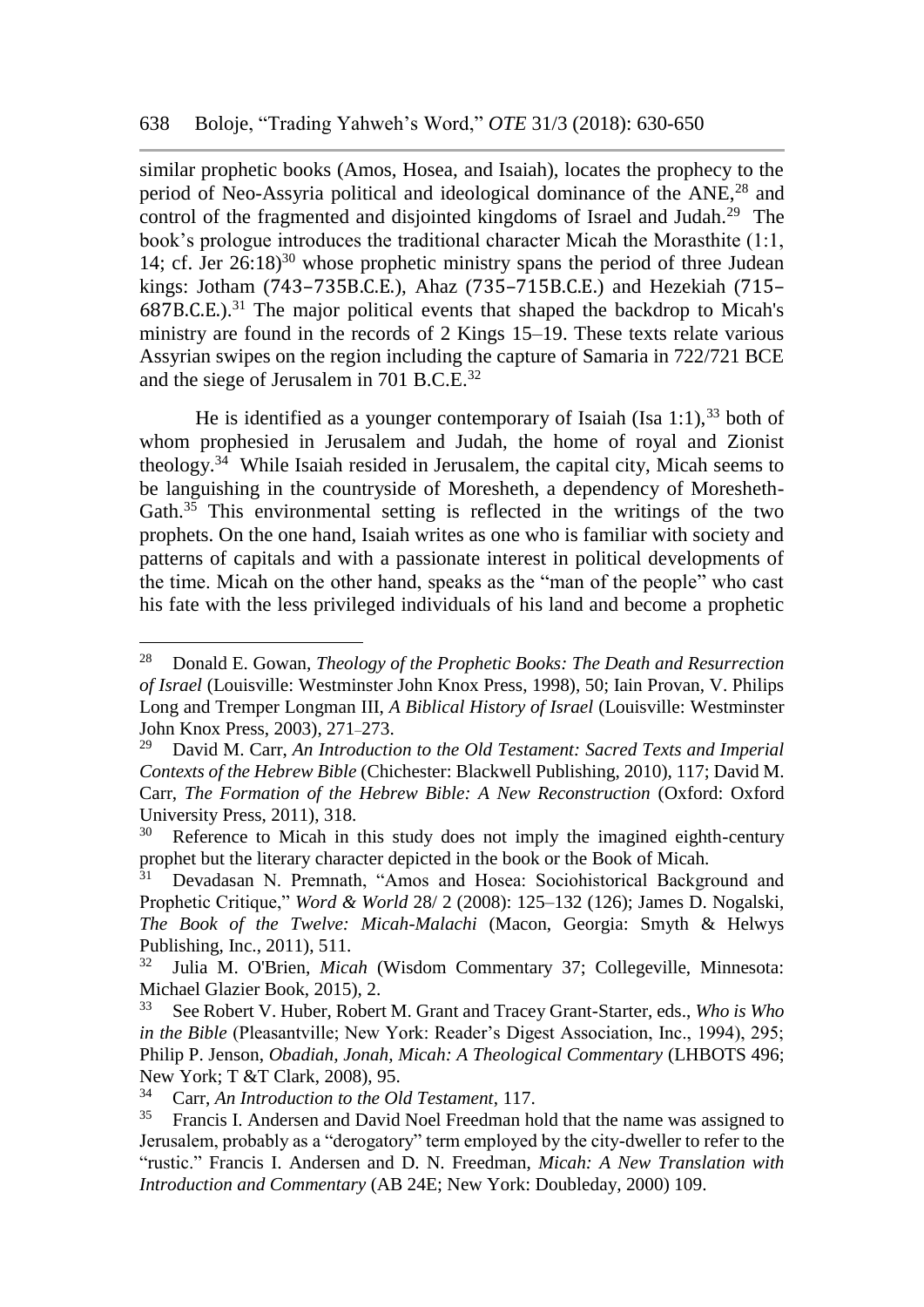theologian and courageous advocates of the rights of the disadvantaged. He appears almost exclusively as an ethical and religious advocate.<sup>36</sup> However, Micah does not offer his readers so much information about the Neo-Assyria influence. "He mentions, indeed, the Assyrians, but only as a *mere* foe, not as a power which might tempt his countrymen to embark upon a perilous political enterprise, and he raises no warning voice against the danger to Judah of the Egyptian influence."37

Although Assyrian rule has been characterised as fear-invoking cruelty, the reality is that such violence, depending on the circumstances, could have diplomatic intentions associated with it. Assyria's subjugation and rule were, nonetheless, economically motivated.<sup>38</sup> Assyrian economy was essentially maintained by both tributes received from subjugated peoples and ill-gotten gains of their armies. As Assyrian business partner, the destruction of Israel resulted in drastic loss of goods, stocked produce, revenue and trade. Supplementing this economic recession was the devastating imposition of tributes and taxes. In attempts to pay, Ahaz had to empty the temple and its treasury even as regular temple services had stopped and the combination of varying religious practices had developed in support of the king (2 Kgs 16:3–18; 2 Chron  $28:23-25$ ; Mic  $5:12-14$ .<sup>39</sup> While idolatrous syncretism existed as a result of the Assyrians' subjugation and that religious reform could not hold as long as Judah was under Assyria's control, Micah's preaching may have been responsible for Hezekiah's religious reforms  $(2 \text{ Kgs } 18:4-5; 2 \text{ Chron } 31).40$  The greatest tension, however, was that of socio-economic contradiction and transgression. Micah decries the manner in which the less privileged in his community were treated by the wealthy and the collusion of the political, social, and religious leaders in the transgressions that he saw.

The agricultural economy of Israel and Judah that had hitherto functioned at a more sustenance level now assumed an administratively large scale and a well-controlled one.<sup>41</sup> The gradual and steady growth of the economy is reflected in what John Bright refers to as "a dramatic reversal of fortune" and the "heights

<sup>&</sup>lt;sup>36</sup> Samuel R. Driver, *An Introduction to the Literature of the Old Testament* (New York: Charles Scribner's Sons, 1913), 326.<br><sup>37</sup> Priver, An Introduction to the Literature

<sup>37</sup> Driver, *An Introduction to the Literature of the Old Testament*, 326. However, brief historical mention of Egypt is found in 6:4; while in 7:12, 15, restoration evidence highlights Egyptian presence.<br><sup>38</sup> Smith-Christopher Dani

<sup>38</sup> Smith-Christopher Daniel L, *Micah: A Commentary* (OTL. Louisville: Westminster John Knox, 2015), 6.<br> $^{39}$  John Bright A History of Israel

<sup>39</sup> John Bright, *A History of Israel,* 3rd ed. (Philadelphia: Westminster, 1981), 277.

<sup>40</sup> Bright, *A History of Israel,* 278.

Marvin L. Chaney, "The Political Economy of Peasant Poverty: What the Eighth-Century Prophets Presumed but did not State," in *The Bible, the Economy, and the Poor*, eds., Ronald A. Simkins and Thomas M. Kelly; J*RS Supplement Series 10 (2014*): 34– 60 (36). URL:<http://purl.org/JRS>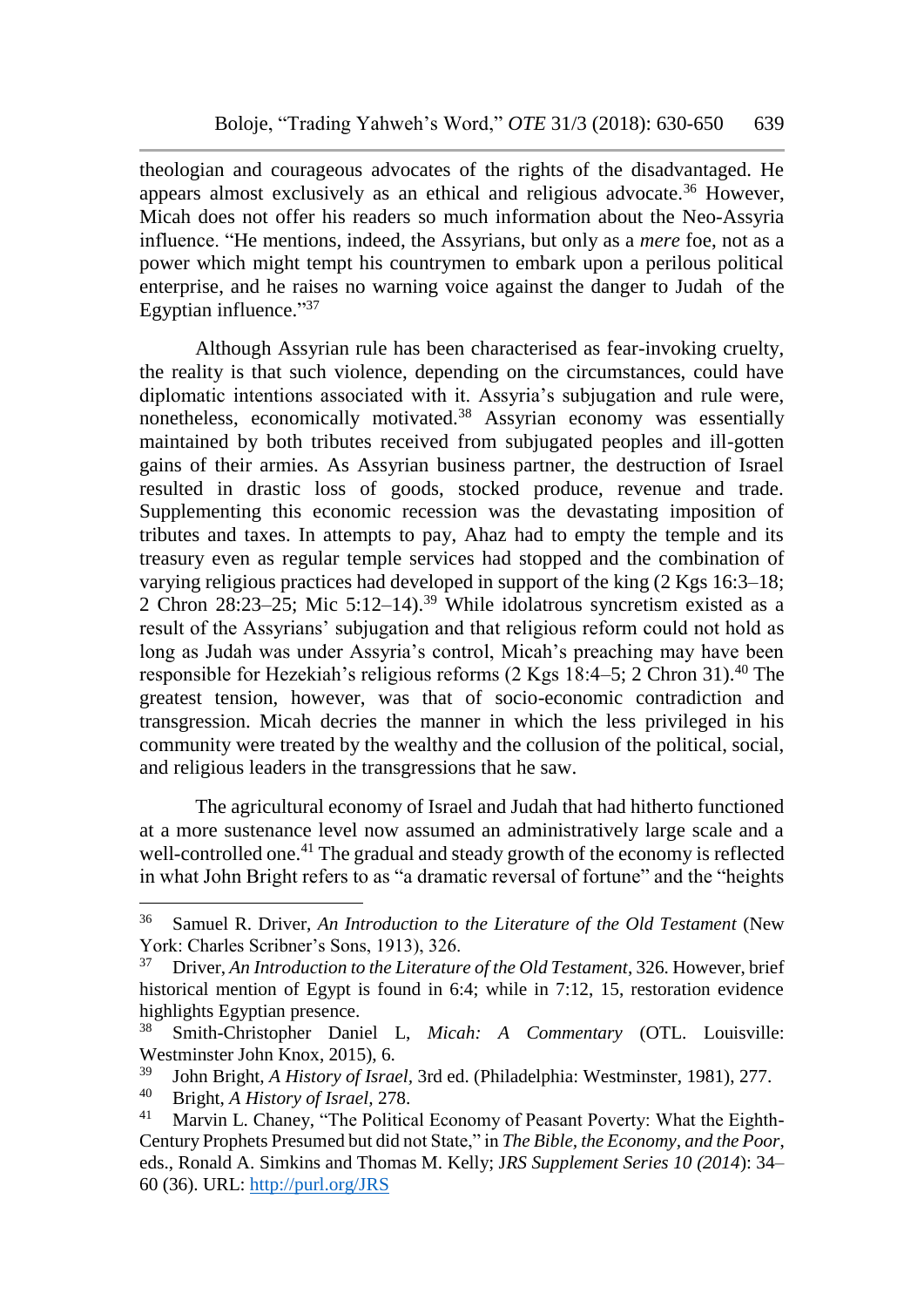of power and prosperity."<sup>42</sup> This shift of production control obviously had implications on the social realities as it enhances large scale production and estates and disadvantaged traditional methods of agriculture as well as community members' social relation. Though this development benefited the elites nevertheless, it occasioned varying degrees of economic contradictions and transgressions. It is interesting to observe how "the wealthy" manipulated and unjustly appropriated the rights and privileges of "the poor" in a legal structure that was otherwise based upon Yahweh's blueprints for covenant community living.<sup>43</sup>

In addition to shortfalls in the ethical standards in Micah's community, the dual religious functionaries (the prophetic and the priestly) who ought to have stood in the gap and offer a solution for the situation lived with perverted theological perspectives and unethical religious practices. They preached a positive and optimistic message of immutable and infinite grace (2:7). Rather than speaking with the priority and authority of their divine commission and through their common element of prophecy and teaching they combined with the social elites and community leaders and thus traded their sacred commission for symbols of wealth and power. Through their inverted oracles and commercialised teachings (3:3–8, 11), temple worship became an obstacle to genuine religious experience, as sacrifice and rituals without the practice of justice were empty and worthless (6:6–8). The following sections examine Micah's indictment of religious leaders (prophets and priests) and conclude with resulting implications.

## **D. MICAH'S INDICTMENTS OF JUDEAN PROPHETS AND PRIESTS (MICAH 3:5–7, 11)**

The highlighting of wrongdoers and wrongdoing begun by Micah in Chapter 2 though their specific identities remains elusive and came to a point of identification in Chapter 3. As a follow-up reaction to the judgement sentence of 2:6–11, Micah 3 addressed Judah's ruling classes, who – according to 3:1 – ought to "know justice" (לדעת את־המּשׁפּת) but failed both intellectually and morally.<sup>44</sup> Although Micah addressed the collective failure of the various heads of Judah (civil; elders, princes and judges, charismatic; prophets, and cultic; priests – 3:1– 4, 9, 11), the concern here is the collusion of the prophetic and priestly groups. The specific accusation emanating from these verses is that of trading their

<sup>42</sup> Bright, *A History of Israel*, 252.

<sup>43</sup> Otto Kaiser, *Isaiah 1–12: A Commentary* (London: SCM Press LTD, 1972), 65; James L. Mays, *Micah: A Commentary* (London: SCM Press Ltd., 1976), 64; Ralph L. Smith, *Micah—Malachi* (Word Biblical Commentary, Vol. 32; Waco: World Books, 1984), 24.<br><sup>44</sup> Iacob

<sup>44</sup> Jacob Mignon, *The Conceptual Coherence of the Book of Micah* (JSOT Sup 322; Sheffield: Sheffield Academic Press, 2001), 84–85.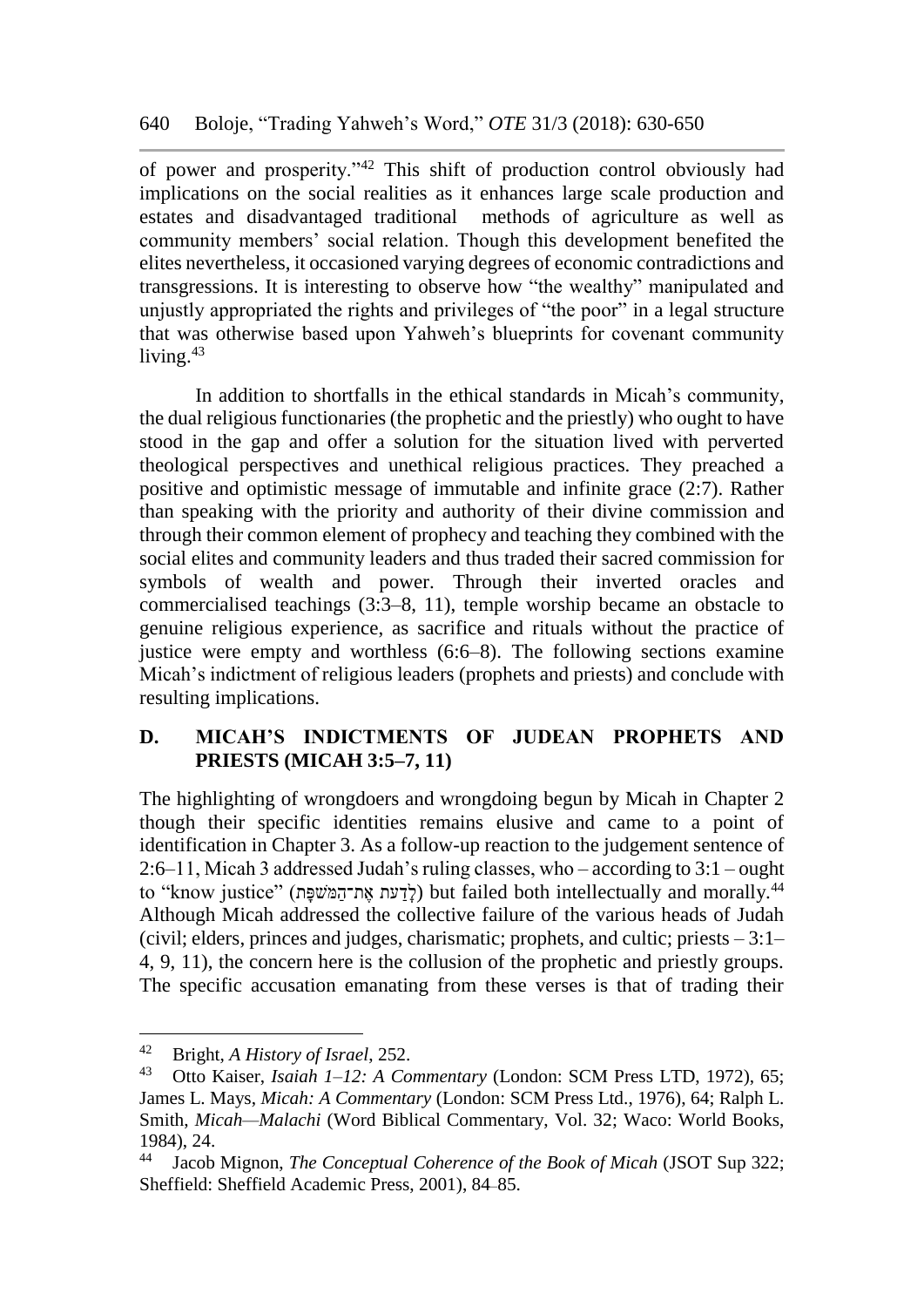privilege of mediating Yahweh's word to the people for economic gains. The analyses below reveal the depth and gravity of their abuse of privilege.

#### **1. Perverted Prophetic Oracles (3:5–7)<sup>45</sup>**

| 3:5 Thus says the LORD concerning the prophets                                                                                                         | 3:5 כֹּה אָמַר יְהוָה עַל־הַנִּביאם                                            |
|--------------------------------------------------------------------------------------------------------------------------------------------------------|--------------------------------------------------------------------------------|
| who lead my people astray;                                                                                                                             | הַמַּתְעִים אֶת־עַמְיָ                                                         |
| When they have something to bite with their teeth,<br>They cry, "Peace"<br>But against him who puts nothing in their mouths,<br>they declare holy war. | הַנֹּשְׁכָם בִּשְׁנֵּיהֵם<br>וַקַרְאוּ שֵׁלוֹם<br>וַאֲשֶׁר לֹא־יָתַן עַל־פִּיה |
| וִקְדְשׁוּ עֲלָיו מְלְחָמֶה:                                                                                                                           |                                                                                |
| 3:6 Therefore, it will be night for you without vision,                                                                                                | 3:6 לַכֵּן לַיִלַה לַבֵּם מֵחָזוֹן                                             |
| and darkness for you, without divination.                                                                                                              | וְחַשְׁכַה לַבֵם מְקִסֹם                                                       |
| And the sun will go down on the prophets,                                                                                                              | וּבָאָה הַשֶּׁמָשׁ עַל־הַנְּבִיאִים                                            |
| and the day will become dark over them.                                                                                                                | וְקַדַר עֱלֵיהֶם הַיּוֹם :                                                     |
| 3:7 The seers will be humiliated                                                                                                                       | 3:7 וּבֹשׁוּ החזים                                                             |
| and the diviners will be embarrassed.                                                                                                                  | וְחַפְרוּ הַקֹּסְמִים                                                          |
| and they will all cover themselves up to their moustache,                                                                                              | וְעַטוּ עַל־שַׂפָם כָּלֹםָ                                                     |
| because there is no answer (from) God.                                                                                                                 | כִּי אַין מַעֲנָה אֱלֹהִים:                                                    |

As in chapter 2, where Micah reproached the prophets (2:6–11) after a sharp sentence on the greedy land magnates  $(2:1-5)$ , so also in chapter 3 a judgement oracle against the greedy prophets  $(3.5-8)^{46}$  follows against greedy leaders  $(3.1-$ 4). The structure of this sub-unit is clear: the messenger formula with inserted addressees (3:5a), the accusation (3:5b) and judicial sentence (3:6–7).<sup>47</sup> In this section, Micah turns his attention to those prophets who have misled the people into thinking that they will soon find peace, as long as the people are willing to pay them. The oracle denounces these prophets, whose pessimistic attitude allows them to take advantage of the people's trust; who come to them to request a prophecy about the future.<sup>48</sup>

The first paragraph of this unit begins with the prophetic messenger formula בּה אָמַר יְהוָה along with the inclusive addresses יעַל־הַנְּבִיאם הַמַּתְעִים אֶת־עַמִּי. The addresses are described and characterised by verbal participles as in 3:2; 9– 10. The common noun with the construct suffix first person יִמַע) my people) indicates the whole nation and suggests that Yahweh is speaking but through his messenger. While the immediate context (3:1–4) and the concluding section

<sup>&</sup>lt;sup>45</sup> Except otherwise indicated, the translations in this article are from the New American Standard Bible (NASB).

<sup>46</sup> Andersen and Freedman, *Micah: A New Translation*, 359.<br><sup>47</sup> Waltke, A Commentary on Micah, 168.

<sup>47</sup> Waltke, *A Commentary on Micah*, 168.

<sup>48</sup> Nogalski, *The Book of the Twelve: Micah-Malachi*, 547.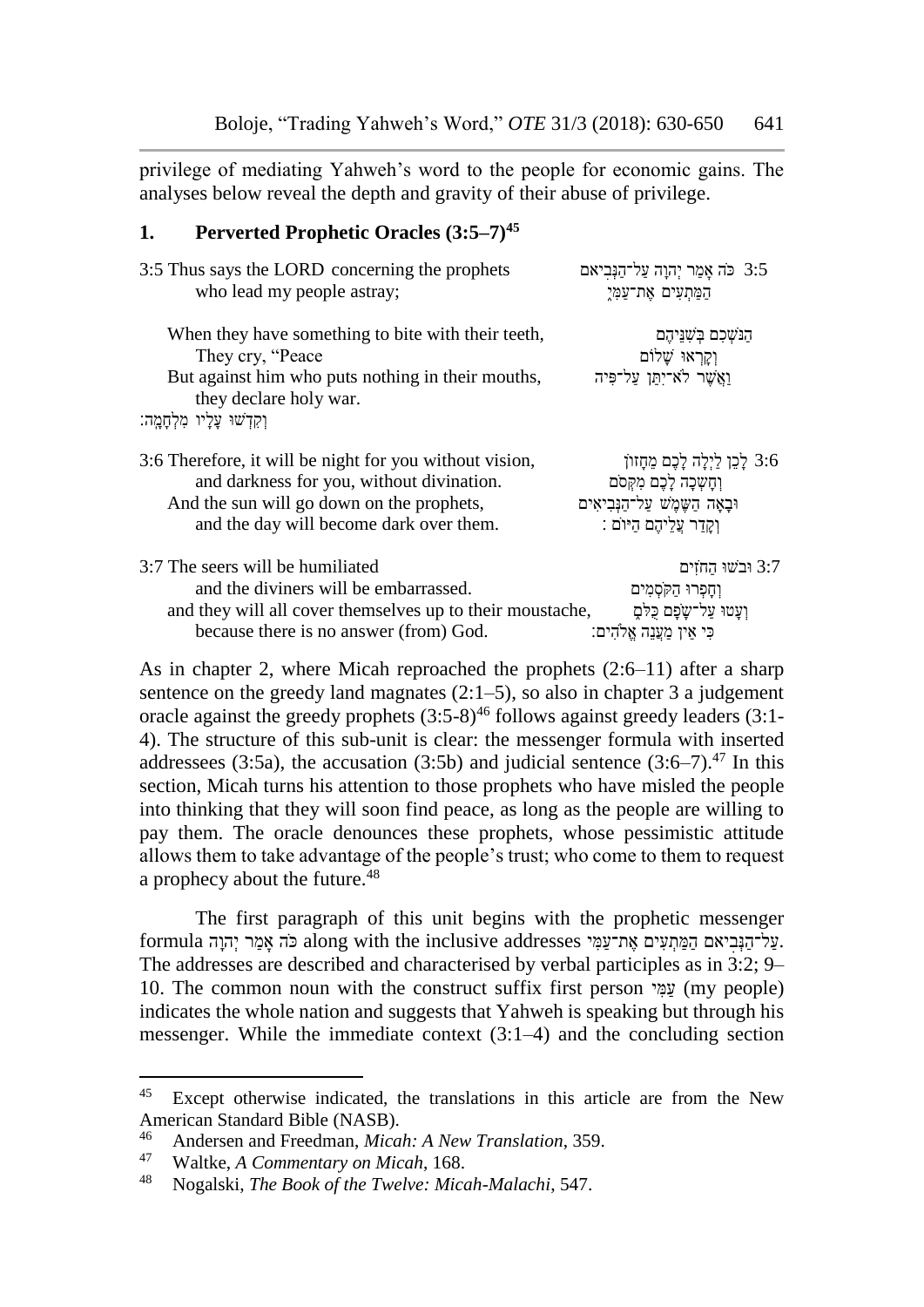(3:9,12) reveal that the lager issue is that of the administration of justice and establishment of equity in society generally, Micah's indictment here is on Judah's charismatic leadership and twisted prophetic oracles (3:5–8). The participles describing these prophets show that they cause the people to wander off, go astray, feed on them and announce peace when Yahweh has not allowed such announcement. The verb הָעָתּ) to err, wander) is used in the *Hiphil* participle. It conveys the idea of misguiding people to wander morally or mentally (cf. Deut 13:6; 27:18). "The implied norm is the moral and religious path that the prophets should have been helping the people to follow (Jer 23:13, 32)."<sup>49</sup> The verb (to bite) usually describes the action of serpent biting or wounding (Gen 49:17; Num 21:8, 9; Amos 5:19; 9:3) rather than ordinary eating. However, the antithetical clause הַנֹּשֶׁכָּם בְּשִׁנֵּיהֶם (biting with their teeth) introduces a metaphor of food and may imply that these prophets may not be ignorant of the mischief of the leaders but are active beneficiaries of the systemic order. Thus, the comparison of the attitude of the prophets with extortionate business practices is in order. Like the judges and priests, the prophets too were in business to make maximum profits.<sup>50</sup>

The motivation or driving force of these prophets for ministry is that which goes into their mouths; namely the service fees paid to them by those who trusted them as Yahweh's vehicle for the transmission of his will and thus requested direction concerning the future at their mouths. The well-fed or wellpaid prophets would declare oracles of peace (וםֹלָש – (welfare, prosperity and general well-being,  $51$  "But against the one who could not put anything in their mouths" (וְקִדְּשׁוּ עַלִיפִיה) they announce a holy war (וְקִדְשׁוּ עַלִּין מַלְחַמָּה).<sup>52</sup> Though the Hebrew expression וְקִדְשׁוּ עָלָיו מִלְחָמֵה (they sanctify a war or consecrate a war) may have some allusions to religious rites (cf. Jer 6:4; Joel 3:9), for Micah in all probability implies that when the customary service fees are not given or withheld, these prophets announce an inevitable calamity; and they do so in the name of Yahweh (cf. Jer 23:16). That these prophets exchange their oracles for fees is pointedly repeated in 3:11: יוֹבִיאֵיהַ בְּכֵסֶף יִקְסָמּוּ (her prophets divine for money). Thus, the clear ideological reasoning is that these prophets

<sup>49</sup> Jenson, *Obadiah, Jonah, Micah*, 134.

<sup>50</sup> Andersen and Freedman, *Micah: A New Translation*, 362–363.

<sup>51</sup> The Hebrew term וםֹלָש) peace) is regarded as the OT's richest word to denote the blessings of salvation (Deut 28:1–14). It "included bodily health, social harmony, economic plenty, and political security. The prophets promised such peace, but without its essential ethical and religious foundations (Jer 6:14; Ezek 13:10)." Jenson, Obadiah, Jonah, Micah, 135.

<sup>52</sup> Hans W. Wolff, *Micah: A Commentary* (trans. Gary Stansell; Minneapolis: Augsburg Fortress, 1990), 102.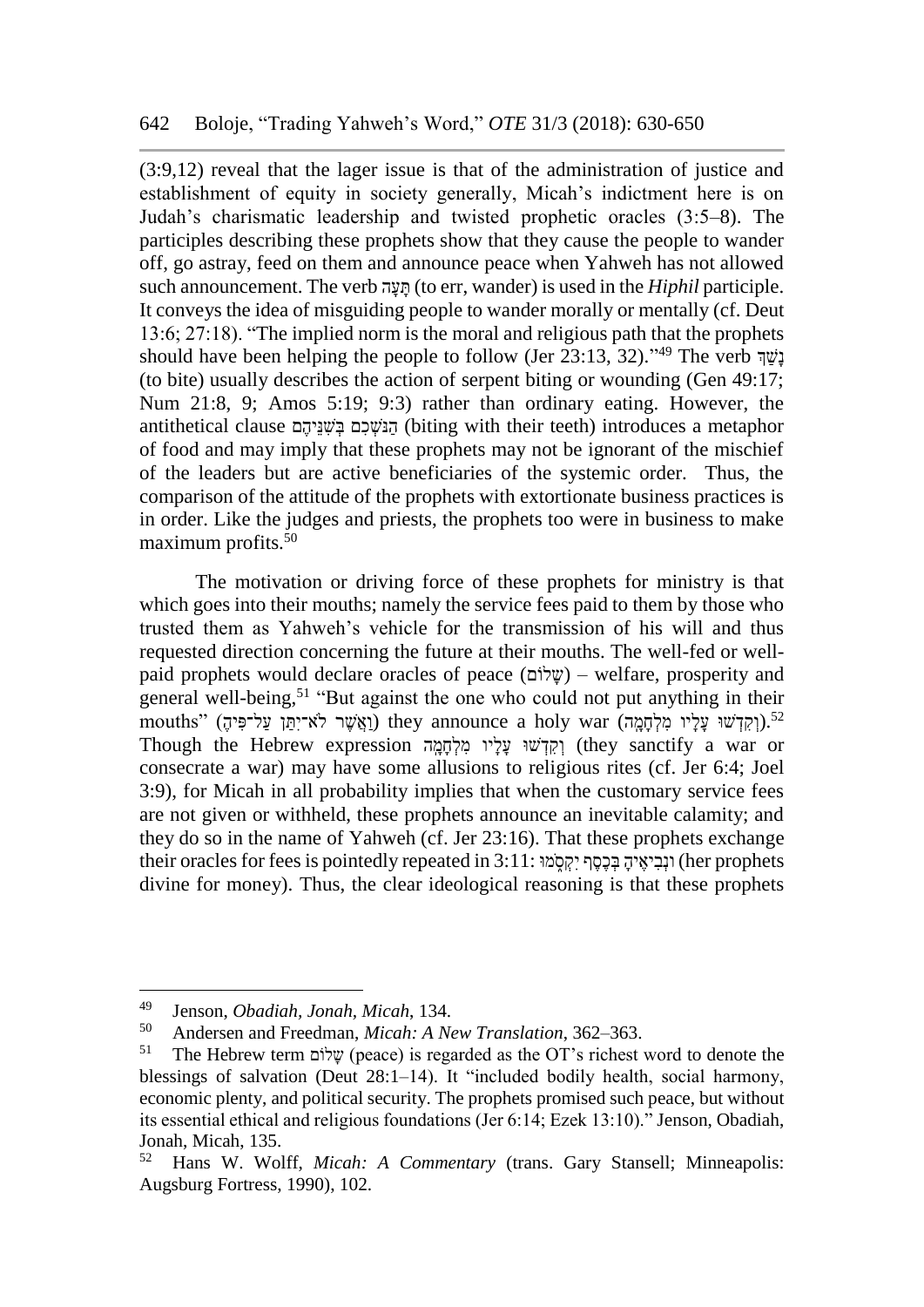and their oracles are unreliable since their visions are motivated by greed and not from Yahweh.<sup>53</sup>

In 3:6–7, Micah pronounces Yahweh's sentence on these prophets for their transgressions. "'Night', 'darkness', 'the sun going down', 'the day growing dark' are a series of images for the experience of distress and dereliction."<sup>54</sup> The image of loss of sight is explored first in 3:6, symbolizing the absence of Yahweh for the prophet. Since the prophets cannot see in darkness, this image conveys the loss of power for these prophets and specifies how the visionaries will be discredited.<sup>55</sup> Micah 3:7a coveys the removal of speech from those who make their livelihood by speaking. A prophet without vision and speech is worthless. One of the essential media of revelation for the prophets was חזון (vision); a legitimate Israelite way of discovering God's will (Prov 16:10). It has a similarity to an inspired dream (Isa 27:9; cf. Num 12:6-8) and a positive reference to םַסָק) to practice divination) (Jer 27:9; Ezek 21:21) which was sternly condemned (Deut 18:10, 14; 1 Sam 15:23; 2 Kgs 17:17).<sup>56</sup> Since prophets see vision from Yahweh and speaks on his behalf, the removal of sight and speech goes to the heart of their identity. This sentence of judgement removes their ability to function as prophets because they falsified and perverted their privilege to act as Yahweh's spokesmen and thus were deluded by Yahweh.<sup>57</sup>

The implication of this dark silence from God will be the disgrace of the prophets (3:7). The two terms: בוֹשׁ) (shame) and פְּרֵר (disgrace) are often rendered as embarrassment and humiliation (Job 6:20; 19:3; Pss. 6:10; 22:5; 44:7; Prov. 14:35).<sup>58</sup> These prophets will be ashamed of their loss of position and influence, they will be exposed as unclean, and God will not answer them when they cry

<sup>53</sup> Nogalski, *The Book of the Twelve: Micah-Malachi*, 547.

<sup>54</sup> Mays, *Micah*, 84.

<sup>55</sup> Nogalski, *The Book of the Twelve: Micah-Malachi*, 548; Andersen and Freedman, *Micah*, 376.

<sup>&</sup>lt;sup>56</sup> הזוֹן is also a technical term used to describe the contents of a prophetic book especially in its superscription. As a way of describing the contents of a prophetic book Stephen G. Dempster notes, "Both noun and verb are used in Isa 1:1; the verb is used in Amos 1:1; Mic 1:1; and Hab 1:1; the noun is used in Obad 1 and Nah 1:1. The rest of the prophetic inscriptions use the term 'word of Yahweh' (Jer 1:2; Ezek 1:3; Hos 1:1; Joel 1:1; Jonah 1:1; Zeph 1:1; Hag 1:1; Zech 1:1; Mal 1:1). The term 'burden' also seems significant (cf. Hh 1:1; Mal 1:1)." Stephen G. Dempster, Micah (The Two Horizons Old Testament Commentary; Grand Rapids, Michigan: William B. Eerdmans Publishing Company, 2017), 112.

<sup>57</sup> Bruce K. Waltke, *A Commentary on Micah* (Grand Rapids: Eerdmans, 2007), 169– 170; Nogalski, *The Book of the Twelve: Micah-Malachi*, 548.

<sup>58</sup> Smith-Christopher, *Micah: A Commentary*, 117.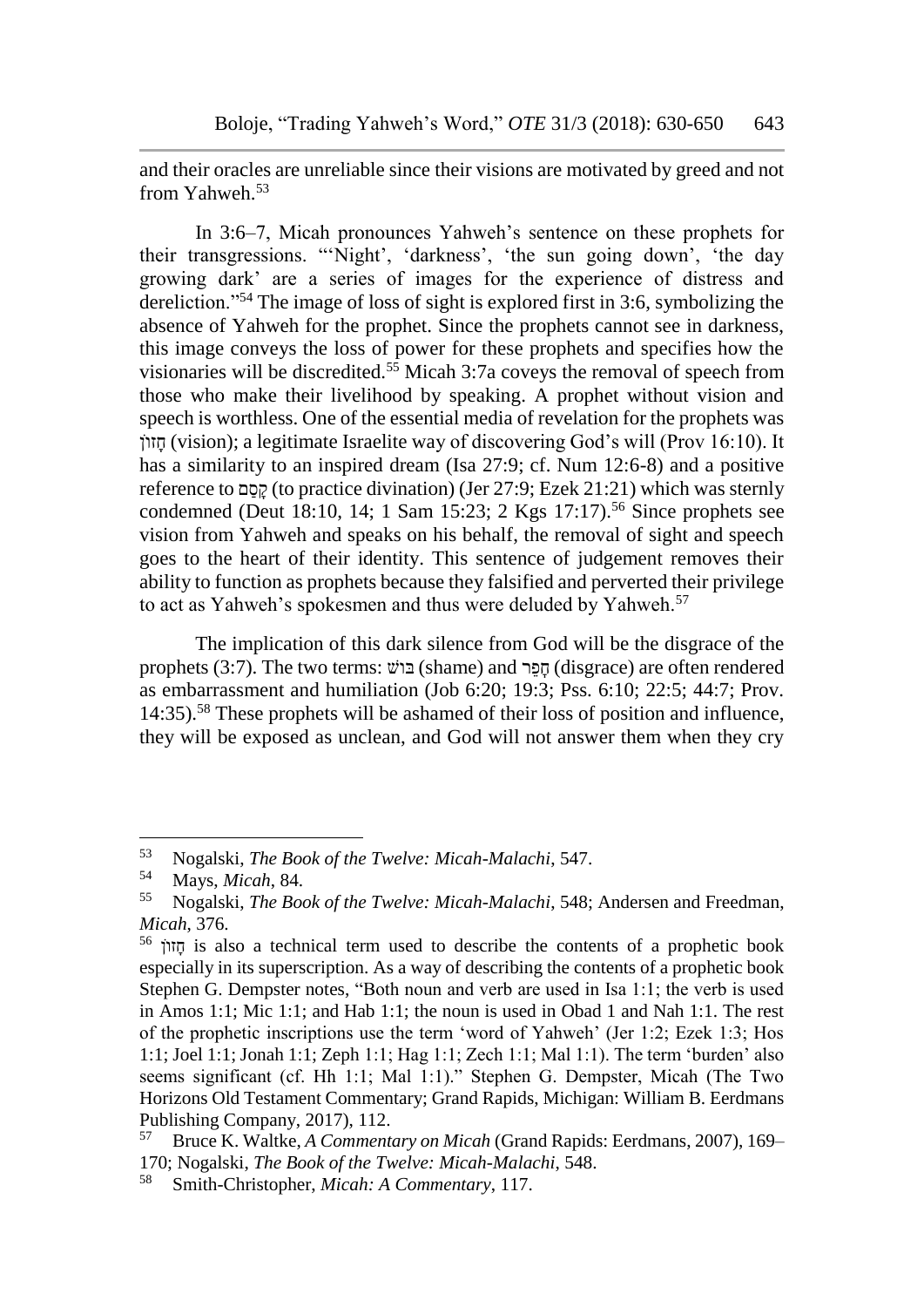for the restoration of their gifts.<sup>59</sup> As a result of this embarrassment and humiliation, they will "cover themselves up to their moustache" (v.7b). This is an expression of wonder and amazement at the action of God or they will have nothing to say. They will cover their faces with sorrow to hide their shame when their separation from Yahweh becomes public knowledge (cf. Lev. 13:45; Ezek.  $24:17, 22$ <sup>60</sup> Like the ruling elders who gruesomely flayed Yahweh's people in Micah's depiction (3:1–4) and who will experience Yahweh's absence, these well-fed prophets are apprehended in a darkness of their own creation. They will lose their ability to prophesy and the consequence of their prophetic bankruptcy will be disappointment and dishonour  $(\vec{v})$  and humiliation, scorn or mockery (רֵפָח(. Since their oracles are considered to be delusional, they will lose the respect of the people and become a laughingstock.

## **2. Commercialised Priestly Teachings (3:11)**

| 3:11 Her leaders who pronounce judgment for a bribe, | ראשיה בשחד ישפטו 3:11            |
|------------------------------------------------------|----------------------------------|
| and her priests who instruct for a price,            | וְכֹהֲנֶיהָ בִּמְחָיר יוֹרוּ     |
| and her prophets who divine for money.               | וּנְבִיאֶיהָ בְּכֶסֶף יְקִסָּמוּ |
| Yet they lean on the LORD saying                     | וַעֲל־יִהוַה יִשָּׁעֲנוּ לֵאמֹר  |
| "Is not the LORD in our midst?                       | הֲלוֹא יִהְוָה בְּקְרְבֵּנוּ     |
| No calamity will come upon us."                      | לא־תָבוֹא עָלֵינוּ רָעָהּ:       |

In 3:11, Micah levels his accusations against other sections of the nation, as the prophets, judges and priests also request their charges. As earlier stated, priests were charged with the responsibility of supervising and guarding cultic the life of the people, arbitrating between families and social groups and teaching and expounding the Law. They were expected to gratuitously enforce compliance with ethical standards as criteria for admission into the sanctuary and instruct the people in the ethical traditions of their covenant with Yahweh (Lev 10:11; Deut 17:8–13; 33:30).<sup>61</sup> But these priests, like their religious counterparts – the prophets – perverted this privilege by commercialising their religious teachings for selfish interests. Those who were to uphold religious traditions and order were seen participating in a tyranny of transgression.<sup>62</sup> Though the support for the priests was through the divinely apportioned tenth in Israel (Num 18:20–21), both whether provided for or not, these priests traded the grace of God upon receipts of covetous fees. The most incriminatory aspect of their attitude was that they claimed to be relying on Yahweh, while they were violating his laws and

<sup>59</sup> Bruce K. Waltke, "Micah" in *The Minor Prophets: An Exegetical and Expository Commentary* (ed., T. E. McComiskey; Grand Rapids Mich.: Baker, 1993), 2: 591–764  $(664–665)$ .

 $^{60}$  Alfaro, 37–37.

<sup>61</sup> Gerhard von Rad, *Old Testament Theology*, vol. 1 (London: Oliver & Boyd 1962),  $244.$ 

<sup>62</sup> Leslie C. Allen, "Micah's Social Concern," *Vox Evangelica* 8 (1973): 22–32 (28).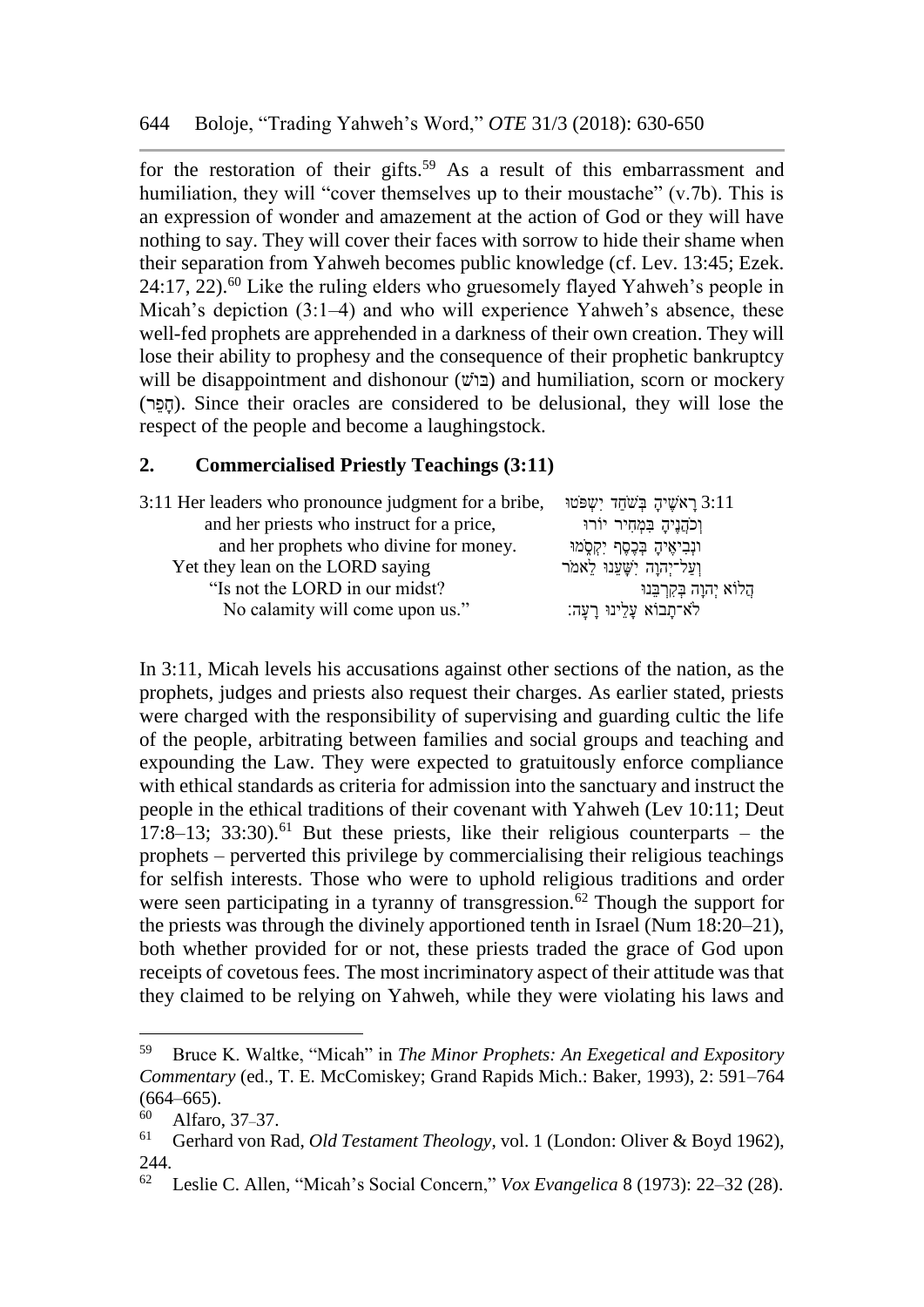defrauding the people. Their perspectives toward what they do are regulated by their own sense of entitlement. They mistakenly believed their positions of power and privilege would protect them. Thus they traded their responsibility to rule, teach, and speak for Yahweh for symbols of power and wealth.

## **E. CONCLUDING ETHICAL IMPLICATIONS**

What ethical message does Micah's indictment of Judah's charismatic and cultic leadership offer his intended readers and re-readers? Granted that Micah's indictment bears the stamp of Ancient Israel and Judah's religious selfconsciousness and theocratic society rooted in social and historical realities,<sup>63</sup> reflection on Micah's indictment generates the following ethical concerns for the practice of religious faith within a context of socio-economic contradictions.

## **1. Abuse of Position and Privilege**

In every society, there exist men who are appointed to certain privilege position of leadership with the power of influence over others. The nature and direction of such influence obviously depend upon the content of the leaders' character. The more outstanding a leader is among his community, the more comprehensive it is within the circle and scope of his influence. Prophets and priests were men of great religious influence and power in Ancient Israel and Judah's religious society. But contrary to expected norms and standards, Micah's indictment reveals how Judah's charismatic and cultic leadership grossly abused their position and privilege. The thematic cornerstone of Micah's indictment is the abuse of position and privilege in the name of Yahweh. Micah decries them for degrading their sacred commission and function through the mercenary attitude in discharging their duties. Their failure in providing the required godly leadership led many to wander off in misery and destitution and ultimately incurred Yahweh's judgment upon them and their nation  $(3:4, 12)$ .<sup>64</sup>

Like it was in Ancient Judah and Micah's time, there is of a necessity a position of religious prominence to occupy in every religious and faith community. The desire to occupy such positions must not be for the sake of being regarded as prominent, powerful and to utterly sacrifice the rights and privileges of the people on the altar of greed. Such desire must, however, be born out of a genuine interest to climb above self-centred ambition; a desire that will guarantee confidence rather than thrusting people into the sphere of confusion and misery. Micah's indictment of Judah's charismatic and cultic leadership places a strong ethical caution on religious leaders at every level of ministry regarding the way and manner they consider their position and exercise their leadership influence. Micah underscores that the privilege and responsibility of ministry require men of sound and profound moral character that will consistently and reliably mediate

<sup>&</sup>lt;sup>63</sup> Allen, "Micah's Social Concern," 32.<br><sup>64</sup> Nogalaki, *The Book of the Turelya: Mi* 

<sup>64</sup> Nogalski, *The Book of the Twelve: Micah-Malachi*, 551.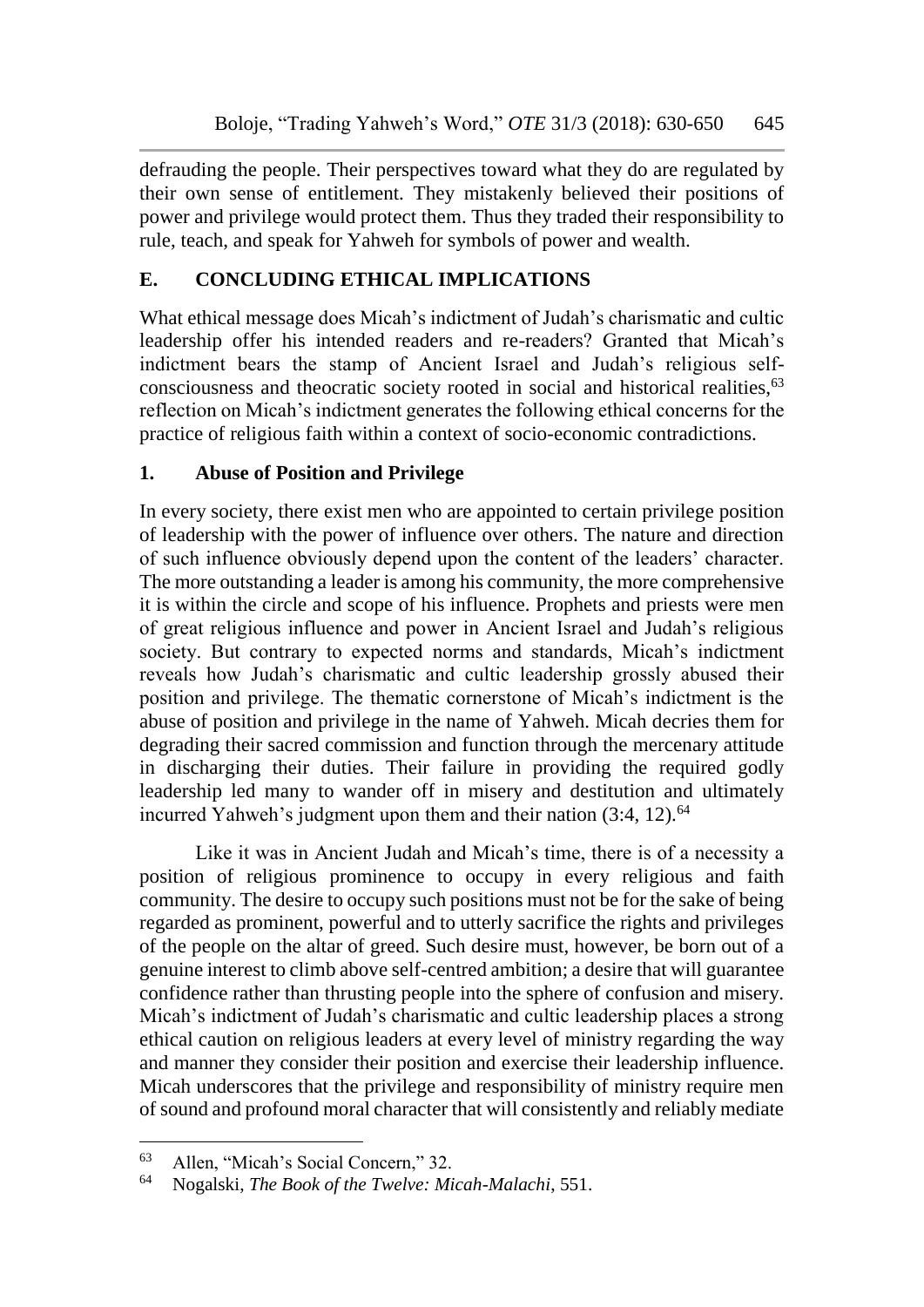Yahweh's word and ministerial functions (3:8). Since self-centeredness, greed and unrighteous ambition in leaders eventually lead to abuse of position and privilege, religious communities must look out for leadership qualities such as Micah's own attractive, brilliant, and shinning self-assessment (3:8). They must in line with Moses' counsel insist on leaders, "who fear (ירא) God, men of truth  $(21)$ . (אמת), those who hate  $(w\ddot{w})$  dishonest $(w\ddot{z})$  gain" (Ex 18:21).

## **2. Cautions against Economic Idolatry**

Prophets and priests in Ancient Israel and Judah were entrusted with the instruction of the people in matters of religion and ethics. Support for priestly ministry was organised under the Law (Deut 18:1–8), and prophets were occasionally rewarded in appreciation of their service (I Sam 9:7–8). However, to perform ministerial duties solely in the interest of financial or material gains results in mere professionalism or officialism and consequently religious commercialisation and profiteering. Micah's anguish indicates that privilege and money without a sense of responsibility always corrupt the competence to see clearly, and to preach and teach truth without lowering standard.<sup>65</sup> If religious leaders occupy positions of integral function and responsibility only to give privileged and favoured treatment to those who bestow special and particular material benefits on them; disregard, take for granted the less privileged because of their social and economic standing; manipulate the word of God in their preaching, teaching and counselling ministry, it must be noted that such are a disgrace to God and they will ultimately be disgraced by God.

The attempt to lower the standard of God's demand on people through the religious functions of preaching, teaching and counselling has resulted in gathering, creating and maintaining faith communities that are peopled with strong, worldly, and materialistic consciousness. Today there is an extraordinary spectacle of religious programmes with large attendances of people; programmes designed explicitly to cater to fleshly desire, sensual appetites, and human pride.<sup>66</sup> Contemporary popular religious passwords such as "sow a seed to proceed," "envelop to develop," "quality seed begets quality harvest," are used by religious leaders to invite people as merchants in exchange deals with God for some material benefits. It is regrettable to note that such strategy designed only to seek the fulfilment of fleshly desires has left massive economic idolatry in religious communities and weakened their evangelistic witness and transformation impact on society.

<sup>65</sup> Smith-Christopher, *Micah: A Commentary*, 120.

<sup>66</sup> John MacArthur, *Ashamed of the Gospel: When the Church Becomes Like the World* (Wheaton: Crossway Books, 1993), 17.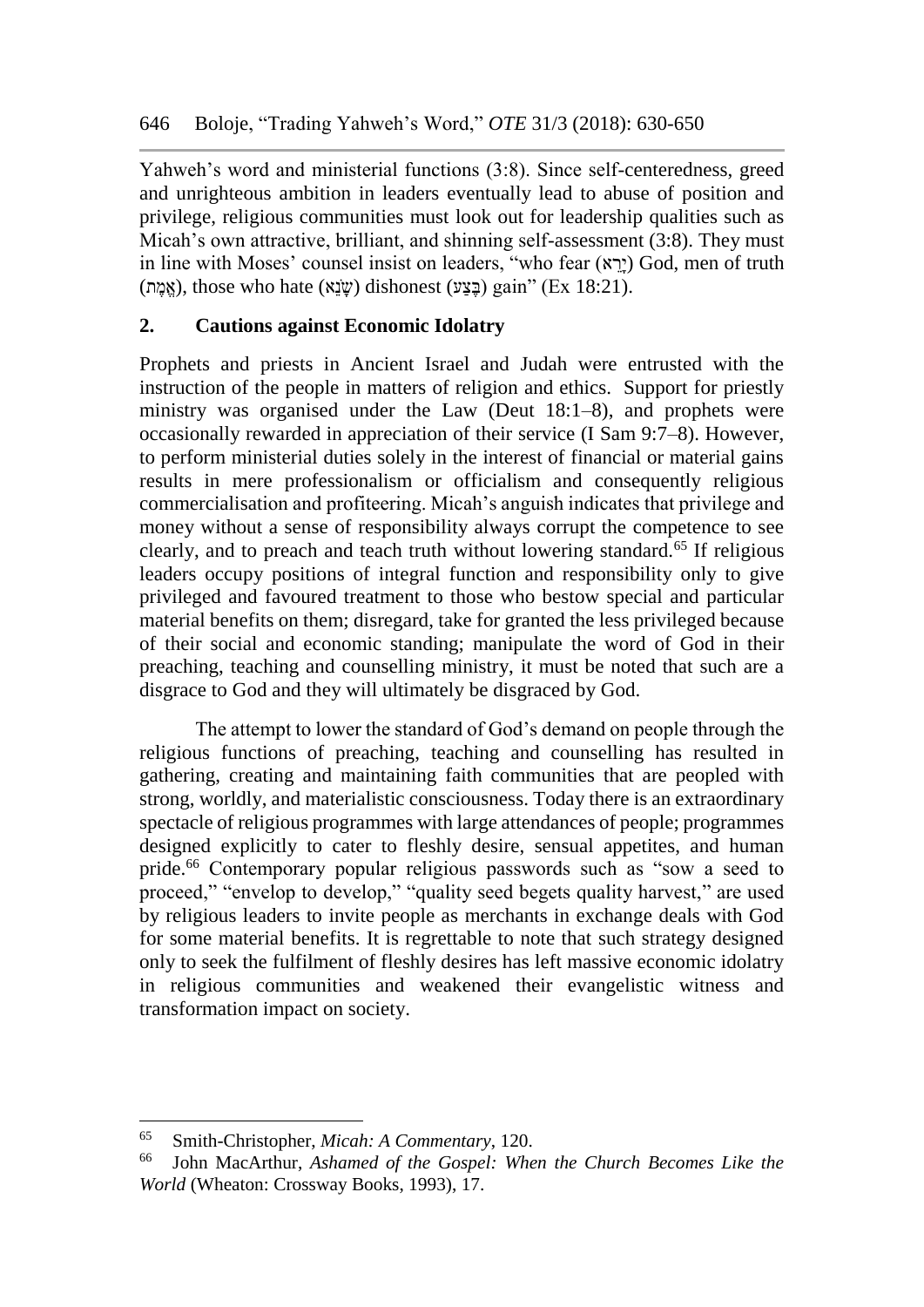#### **3. Religious Self-Deception and False Security**

The insidious strategy that Micah confronted was that of a perverted religion which alienated creed from lifestyle and guarantee grace and peace to transgressors so as to enable them to continue with transgression. Such religious ideology in Micah's perspective defines them as agents of social injustice. These religious hucksters, by their choosy and particular emphasis upon Zion and Yahwistic theology violated and frustrated the genuine intent of the covenant. This form of religious deception was the opium of an influential minority of oppressors that pacified their consciences to disregard their responsibility. It is impracticable, unrealistic and disastrous and must be condemned in its entire ramification. Accordingly, "Micah's task was the difficult one of attacking not irreligious immorality but the subtle combination of social injustice and a religion which virtually gave it its blessing."<sup>67</sup>

The deficiency of moral integrity among these religious helmsmen of Micah's society is astonishing. Though they belong to a theocracy, they forgot its associated implications. The most incriminating aspect of their attitude is that they claimed to be relying on Yahweh, while they were obviously violating his laws and holding the people captive. According to Allen, "They saw no inconsistency between selfishly exploiting their wards and sanctimoniously expressing faith in the protective presence of their God. But such promises cannot exist in a moral vacuum."<sup>68</sup> They presumptuously demonstrated highlevel religious conviction but such that divorced religion from ethical value of honesty, responsibility and accountability. Truly, their outward religious formalism was devoid of inner religious beauty and reality; the fruits of the lives could not match their sacred commission. These religious leaders, having lost their sense of spiritual reality and responsibility (3:4, 7), and filled with the spirit of self-sufficiency and self-confidence deceived the people into thinking that their artificial and perverted religious ideology and false sense of security would deliver them from justice and retribution. Micah observes the religious system with shoddy and morally corrupt resources as that which only encouraged materialism and social injustice, and which would ultimately prove useless. According to Micah, such cheer hypocrisy that stimulates vainglory will incur terrible responsibility (3:12).

Every establishment of faith in Yahweh without the willingness to appropriate Yahweh's word in covenant responsibility is nothing but superstition and pride and will most certainly erect a foundation for misguided impression, increased deception, distress, and suffering both at individual and national levels. This is probably a reflection of some religious communities and societies toady in which socio-economic contradictions and injustice have been validated by

<sup>&</sup>lt;sup>67</sup> Allen, "Micah's Social Concern," 26.<br><sup>68</sup> Allen, "Micah's Social Concern," 28.

<sup>68</sup> Allen, "Micah's Social Concern," 28.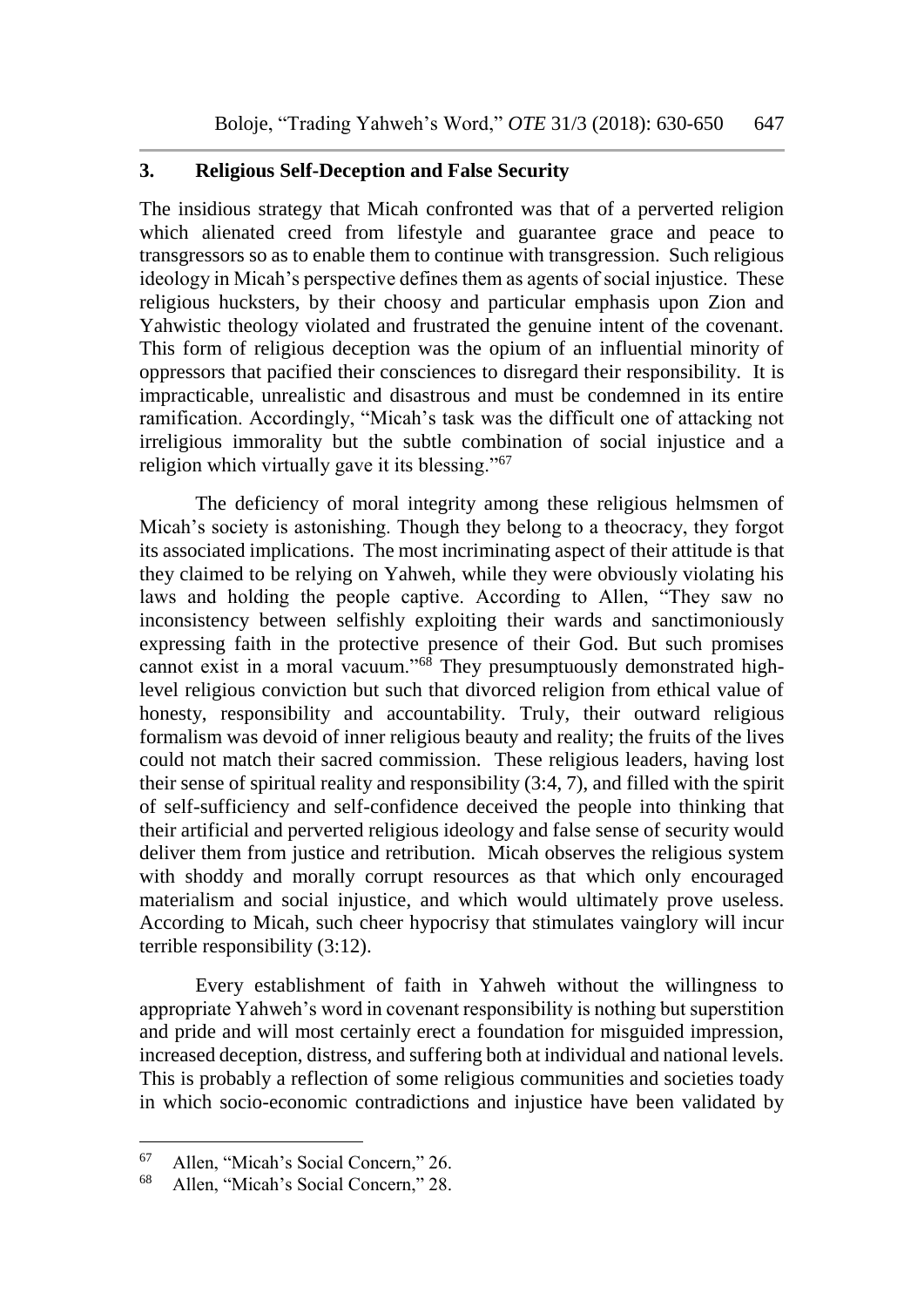religion. Micah's indictment of Judah's charismatic and cultic leadership no doubt helps one to gain an informed perspective on how the essential relationship between prophetic and priestly religious responsibility and just ethical practices are indispensable to creating and sustaining a viable and healthy community where there is peace and stability.

#### **BIBLIOGRAPHY**

- Achenbach, Reinhard. "A Prophet like Moses" (Deut 18:15) "No Prophet like Moses" (Deut 34:10): Some Observations on the Relation between the Pentateuch and the Latter Prophets." Pages435–458 in *The Pentateuch: International Perspectives on Current Research*. Edited by T.B. Dozeman, K. Schmid and B.J. Schwartz; Tubingen: Mohr Seibeck, 2011.
- Allen, Leslie C. "Micah's Social Concern." *Vox Evangelica* 8 (1973): 22–32.
- Andersen, Francis I and Freedman, David N. *Micah*: *A New Translation with Introduction and Commentary*. Anchor Bible 24E. New York: Doubleday, 2000.
- Baker, Kenneth. *The NIV Study Bible.* Grand Rapids: Zondervan Publishing House, 1995. Rogers, Adrian. "False Prophets: Their Method, Manner and Motives." Available at [http://www.oneplace.com/ministries/love-worth-finding/read/article](http://www.oneplace.com/ministries/love-worth-finding/read/article%20s/false-prophets-theirmethod-manner-and-motive-14018.html)  [s/false-prophets-theirmethod-manner-and-motive-14018.html](http://www.oneplace.com/ministries/love-worth-finding/read/article%20s/false-prophets-theirmethod-manner-and-motive-14018.html) (accessed  $5<sup>th</sup>$  July 2018).
- Beentjes, Pancratius *C.* "Constructs of Prophets and Prophecy in the Book of Chronicles." Pages 21–40 in *Constructs of Prophecy in the Former and Latter Prophets and Other Texts.* Edited by Lester L. Grabbe & Martti Nissinen. Atlanta: Society of Biblical Literature, 2011.
- Block, Daniel I. "Empowered by the Spirit of God: The Holy Spirit in the Historiographic Writings of the Old Testament." *Southern Baptist Journal of Theology* 1/ 1 (1997): 41–52.
- Bright, John. *A History of Israel.* Philadelphia: Westminster, 1981.
- Carr, David M. *An Introduction to the Old Testament: Sacred Texts and Imperial Contexts of the Hebrew Bible.* Chichester: Blackwell Publishing, 2010.
	- \_\_\_\_\_\_\_. *The Formation of the Hebrew Bible: A New Reconstruction*. Oxford: Oxford University Press, 2011.
- Chaney, Marvin L. "The Political Economy of Peasant Poverty: What the Eighth-Century Prophets Presumed but Did Not State. "Pages 34–60 in *The Bible, the Economy, and the Poor*. Edited by Ronald A. Simkins and Thomas M. Kelly. *Journal of Religious Studies Supplement Series 10 (2014*). URL: <http://purl.org/JRS>
- Chang*,* Dongshin D. *Phinehas, the Sons of Zadok, and Melchizedek: Priestly Covenant in Late Second Temple Texts*. Library of Second Temple Studies 90. New York: Bloomsbury T &T Clark, 2016.
- De Jong, Matthijs J. "The Fallacy of 'True and False' in Prophecy Illustrated by Jer. 28:8–9." *Journal of Hebrew Scripture* 12/10 (2012): 1–31. https://doi.org /10.5508/jhs.2012.v12.a10
	- \_\_\_\_\_\_\_. "Why Jeremiah is not among the Prophets: An Analysis of the Terms **נביא** and נבאים in the Book of Jeremiah." *Journal for the Study of Old Testament*  35/4(2011): 483–510. <https://doi.org/10.1177/0309089211402177>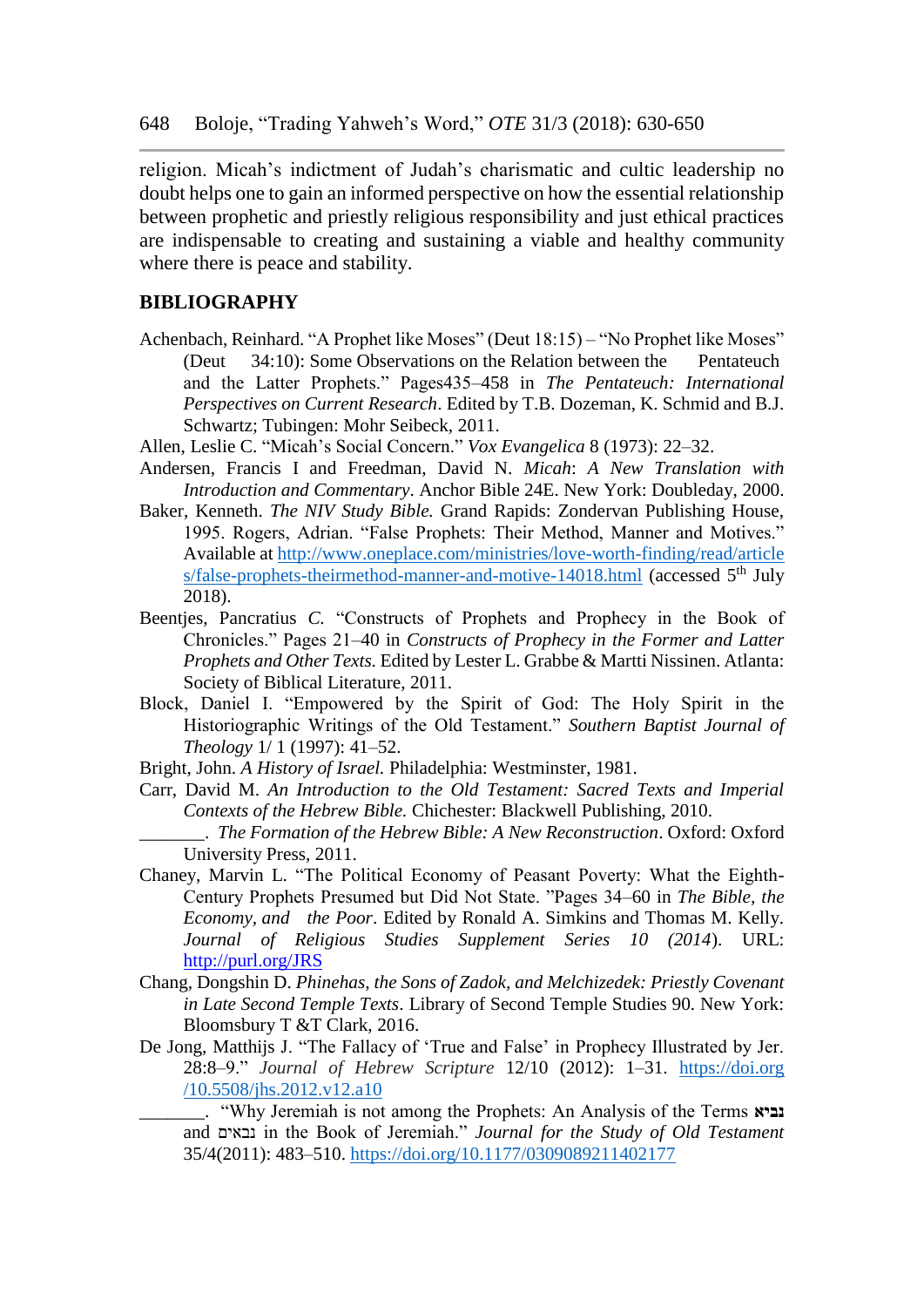\_\_\_\_\_\_\_. *Isaiah among the Ancient Near Eastern Prophets: A Comparative Study of the Earliest Stages of the Isaiah Tradition and the Neo-Assyrian Prophets*. Vetus Testamentum Supplement 117. Leiden: Brill, 2007.

- Dempster, Stephen G. *Micah*. The Two Horizons Old Testament Commentary. Grand Rapids, Michigan: William B. Eerdmans Publishing Company, 2017.
- Driver, Samuel R. *An Introduction to the Literature of the Old Testament.* New York: Charles Scribner's Sons, 1913.
- Edelman, Diana V. "From Prophets to Prophetic Books: The Fixing of the Divine Word." Pages 29–54 in *The Production of Prophecy*: *Constructing Prophecy and Prophets in Yehud*. Edited by Diana V. Edelman and Ehud Ben Zvi. London, Oakville: Equinox Publishing Ltd., 2009.
- Gowan, Donald E. *Theology of the Prophetic Books: The Death and Resurrection of Israel.* Louisville: Westminster John Knox Press, 1998.
- Grabbe, Lester L. *Priests, Prophets, Diviners, Sages: A Socio-Historical Study of Religious Specialists in Ancient Israel*. Valley Forge: Trinity Press International, 1995.
- Groenewald, Alphonso. "Prophetic Witness in the Hebrew Bible: From Prophetic Word to Prophetic Books." Pages 29–46 in *Prophetic Witness: An Appropriate Contemporary Mode of Public Discourse?* Edited by Heinrich Bedford and Etienne de Villiers. Munster: LIT Verlag, 2011.
- Hetrick, Lon. "Selling the Gospel: The Christian Hype that Stifles Christian Hope." Available at <http://felixcheakam.com/77-selling-Jesus-at-a-discount.html> (accessed 5th July 2018).
- Hrobon, Bohdan. *Ethical Dimension of the Cult in the Book of Isaiah*. *Beihefte zurZeitschrift für die Alttestamentliche Wissenschaft* 418. Berlin/New York: De Gruyter, 2010.
- Huber, Robert V., Grant Robert M. and Grant-Starter, Tracey. *Who is Who in the Bible*. Pleasantville; New York: Reader's Digest Association, Inc., 1994.
- Huffmon, Herbert B. "A Company of Prophets: Mari, Assyria, Israel." Pages 47–70 in *Prophecy in its Ancient Near Eastern Context: Mesopotamian, Biblical, and Arabian Perspectives*. Edited by M. Nissinen. Society of Biblical Literature, Semeia Studies 13. Atlanta, Society of Biblical Literature, 2000.
- Jenson, Philip P. *Obadiah, Jonah, Micah: A Theological Commentary*. Library of Hebrew Bible/Old Testament Studies 496. New York: T &T Clark, 2008.
- Kaiser, Otto. *Isaiah 1*–*12: A Commentary.* London: SCM Press LTD, 1972.
- Leuchter, Mark A. "The Priesthood in Ancient Israel." *Biblical Theology Bulletin* 40/2 (2010):100–110 (109).<https://doi.org/10.1177/0146107910364344>
- Lindblom, Johannes. *Prophecy in Ancient Israel*. Oxford: Blackwell, 1962.
- MacArthur, John. *Ashamed of the Gospel: When the Church Becomes Like the World*. Wheaton: Crossway Books, 1993.
- Matthews, Victor H. *Social World of the Hebrew Prophets*. Peabody; Massachusetts: Hendrickson Publishers, Inc., 2001.
- Mays, James L. *Micah: A Commentary.* London: SCM Press Ltd., 1976.
- Mignon, Jacob. *The Conceptual Coherence of the Book of Micah.* Journal for the Study of Old Testament Supplement Series 322. Sheffield: Sheffield Academic Press, 2001.
- Nogalski, James D. *The Book of the Twelve: Micah-Malachi*. Macon, Georgia: Smyth & Helwys Publishing, 2011.